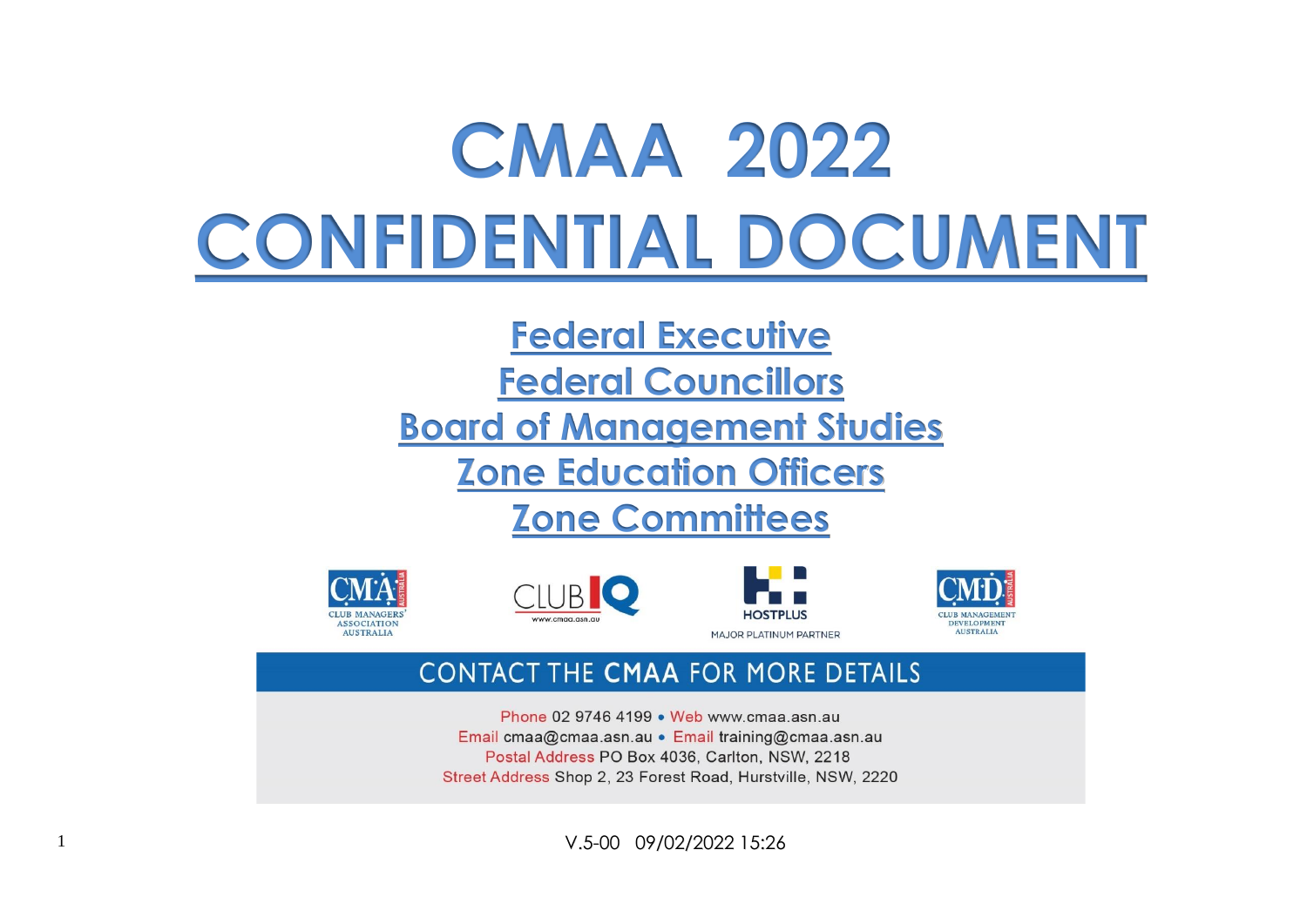# **CMAA FEDERAL EXECUTIVE**

| <b>FEDERAL PRESIDENT</b>     | <b>FEDERAL SECRETARY</b>  | <b>VICE PRESIDENT</b>                 |
|------------------------------|---------------------------|---------------------------------------|
|                              |                           |                                       |
| <b>DAVID HISCOX</b>          | <b>ALLAN PETER, ACCM</b>  | <b>KARREN HOWE ACCM</b>               |
| Dapto Leagues Club Limited   | 45 Akala Avenue           | <b>Barrier Social Democratic Club</b> |
| PO Box 15                    | FORSTER NSW 2428          | 218 Argent Street                     |
| DAPTO NSW 2530               | M: 0410 140 036           | Broken Hill NSW 2880                  |
| P: (02) 4261 1333            | E: alkathy@bigpond.com.au | P: (08) 8088 4477                     |
| E: david@daptoleagues.com.au | E: apeter@cmaa.asn.au     | E: karren@democlub.com.au             |
|                              |                           |                                       |

| <b>EXECUTIVE MEMBER</b>                                                                                                                           | <b>EXECUTIVE MEMBER</b>                                                                                                                     | <b>EXECUTIVE MEMBER</b>                                                                                                                              |
|---------------------------------------------------------------------------------------------------------------------------------------------------|---------------------------------------------------------------------------------------------------------------------------------------------|------------------------------------------------------------------------------------------------------------------------------------------------------|
| <b>CARL POZZATO</b><br>Ryde Eastwood Leagues Club<br>117 Ryedale Rd,<br>West Ryde NSW 2114<br>Ph: (02) 9807 2444<br>carl.pozzato@releagues.com.au | <b>JOE BAYSSARI</b><br>Seven Hills-Toongabbie RSL<br>108 Best Rd, Seven Hills NSW 2148<br>P: (02) 9622-2800<br>E: joeb@sevenhillsrsl.com.au | <b>PHILLIP BOUGHTON</b><br>Bowlo Sports & Leisure Yamba<br>44 Wooli Street<br>Yamba NSW 2464<br>P: (02) 6646 2305<br>E: phil@yambabowlingclub.com.au |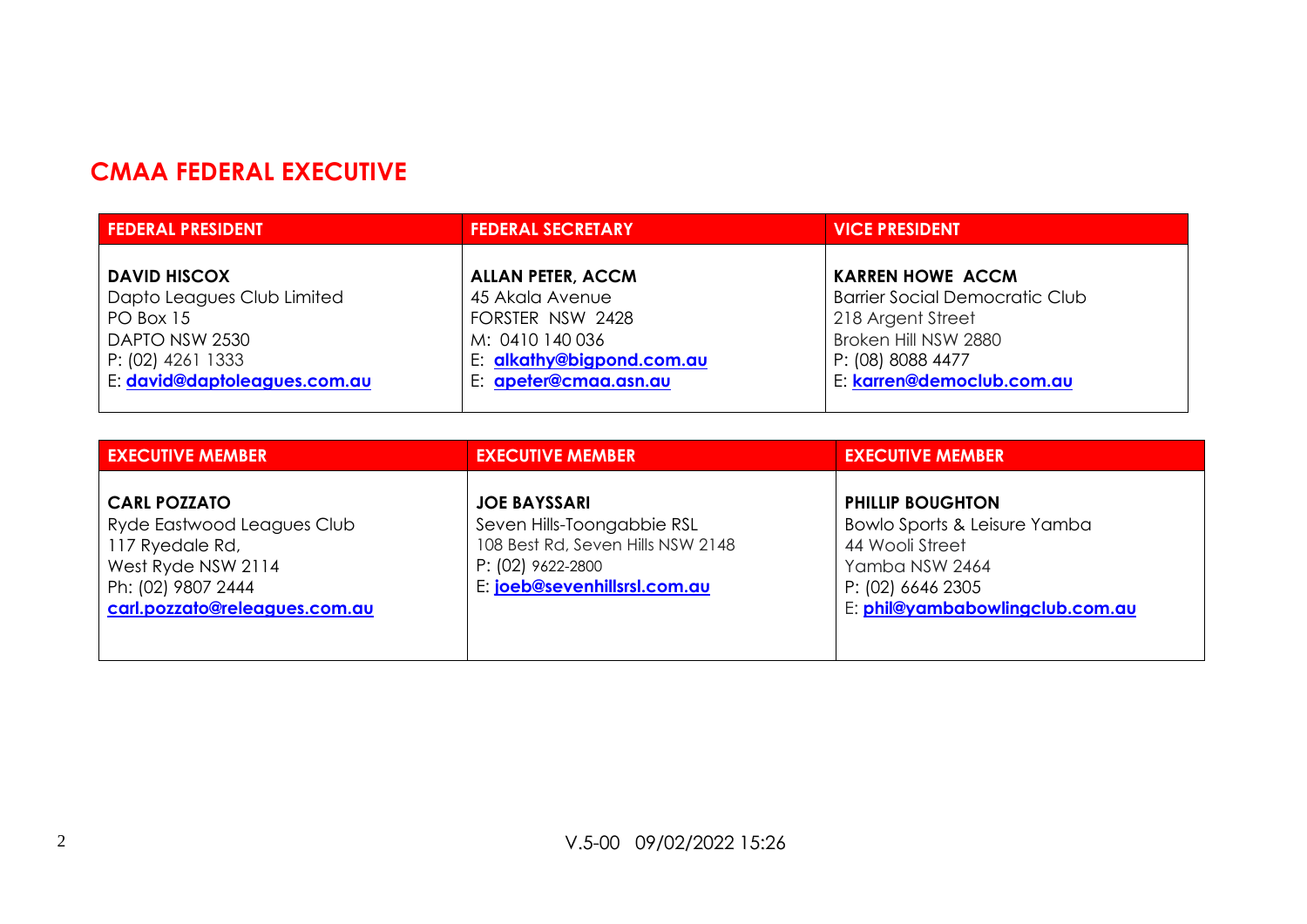#### **CMAA FEDERAL COUNCILLORS**

| Division A - City Eastern Suburbs Zone & Manly<br><b>Northern Suburbs Zone</b>                                                                          | Division B - St George Cronulla Sutherland Zone &<br><b>Inner West Zone</b>                                                             | <b>Division C - Nepean Zone</b>                                                                                                                                    |
|---------------------------------------------------------------------------------------------------------------------------------------------------------|-----------------------------------------------------------------------------------------------------------------------------------------|--------------------------------------------------------------------------------------------------------------------------------------------------------------------|
| <b>ANGUS RIMMER</b><br>Club York<br>95-99 York Street<br>SYDNEY NSW 2000<br>P: (02) 9290 1155<br>E: angus_rimmer@hotmail.com                            | <b>IAN TODD</b><br>Kingsgrove RSL<br>8 Brocklehurst Lane<br>KINGSGROVE NSW 2208<br>P: (02) 9150 6822<br>E: <i>ign@kingsrsl.com.au</i>   | <b>MARLENE SHIPLEY</b><br>St Marys Diggers and Band Club<br>PO Box 84<br>St Marys NSW 2760<br>P: (02) 9623 1211<br>E: marlene@smdbc.com.au                         |
| Division D - Hunter Zone, Central Coast Zone &<br><b>Great Lakes Zone</b>                                                                               | Division E - Far North Coast, Mid North Coast Zone,<br><b>North West State Zone &amp; Mid State Zones</b>                               | Division F – Illawarra Shoalhaven Zone & Far<br><b>South Coast Zone</b>                                                                                            |
| STEPHEN BYFIELD, ACCM<br>Diggers@ The Entrance<br>P.O. Box 124<br>THE ENTRANCE NSW 2261<br>P: (02) 4332 3399<br>E: byfields@diggersattheentrance.com.au | <b>PHILLIP BOUGHTON</b><br>Yamba Bowling Club<br>P.O. Box 251<br>ARMIDALE NSW 2350<br>P: (02) 6772 5666<br>E: admin@armidalebowl.com.au | <b>DARRYL BOZICEVIC</b><br>Milton-Ulladulla Ex Services Club<br><b>PO Box 126</b><br>Ulladulla NSW 2539<br>P: (02) 4455 1444<br>E: Darryl@ulladullaexservos.com.au |
| Division G - Cairns, Central & North Queensland,<br>Townsville.                                                                                         | Division H - Brisbane, Gold Coast, Ipswich Darling<br><b>Downs, Sunshine Coast</b>                                                      | Division I - ACT, Riverina Murray                                                                                                                                  |
| <b>CRAIG CLARK</b><br>P O Box 55<br>Cairns Qld 4870<br>P: (07) 4051 2280<br>E: craig@cairnsrsl.com.au                                                   | <b>WAYNE MOFFATT</b><br>Club Helensvale<br>28 Dis covery Drive,<br>Helensvale Qld 4212<br>P:075573 1491<br>E: wmoffatt@outlook.com.au   | <b>DAVID HART</b><br>Deniliquin RSL Club<br>72 End St,<br>Deniliquin NSW 2710<br>P: (02)<br>E: dhart@deniliquinrsl.com                                             |
| Division J - Victoria<br><b>GRANT DUFFY, ACCM</b><br>Numurkah Golf & Bowls Club<br>P.O. Box 190<br>NUMURKAH<br>P: (03) 5862 3445<br>E: ngbc@ngbc.com.au |                                                                                                                                         |                                                                                                                                                                    |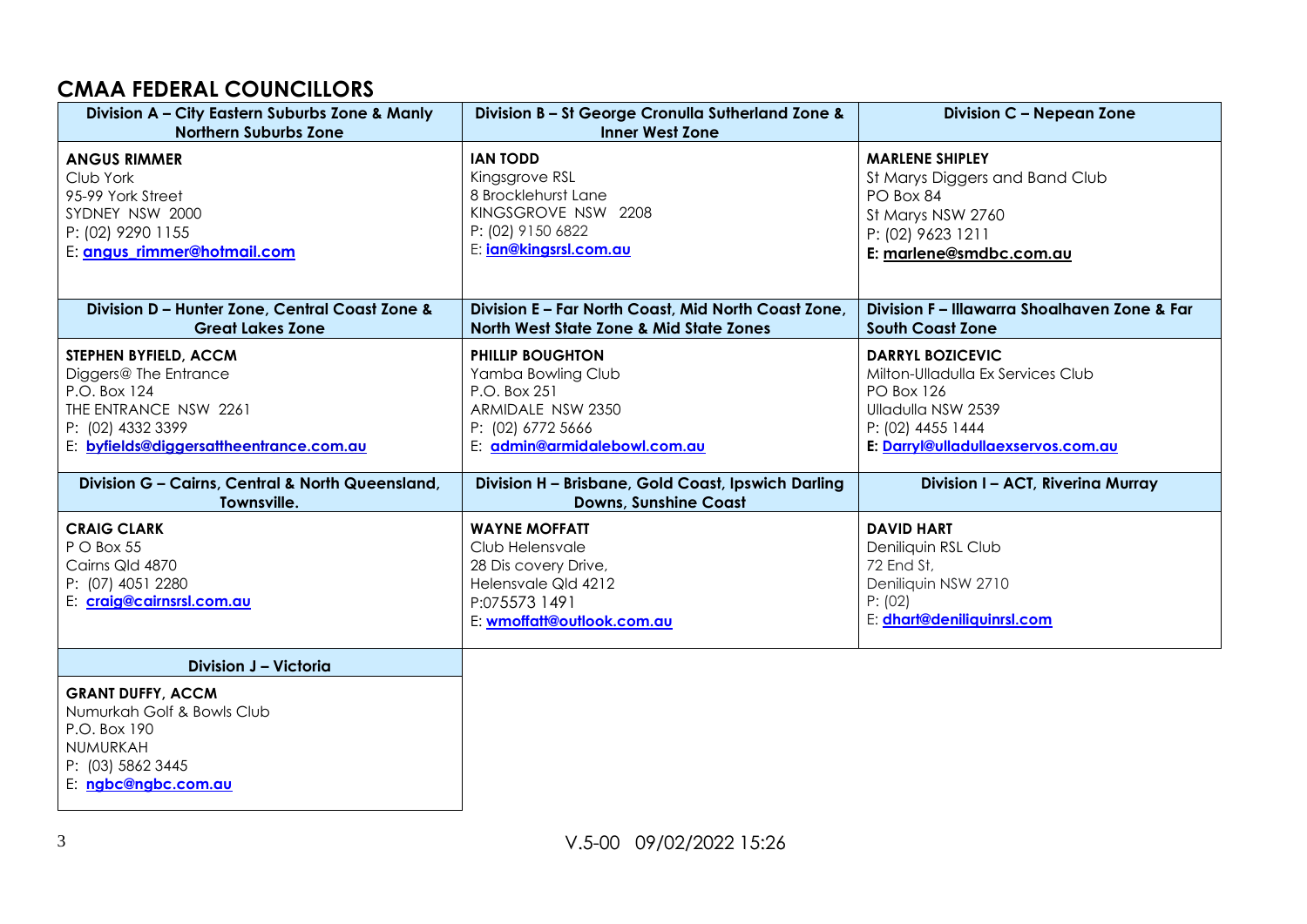# **EDUCATION OFFICERS**

| <b>ACT ZONE</b>                                                                                                                                                        | <b>CENTRAL COAST ZONE</b>                                                                                                                         | <b>CITY EASTERN &amp; INNER WEST ZONES</b>                                                                                                                     | <b>FAR SOUTH COAST ZONE</b>                                                                                                                       |
|------------------------------------------------------------------------------------------------------------------------------------------------------------------------|---------------------------------------------------------------------------------------------------------------------------------------------------|----------------------------------------------------------------------------------------------------------------------------------------------------------------|---------------------------------------------------------------------------------------------------------------------------------------------------|
| <b>LOUIZE GLENN</b><br>The Vikings Group Canberra<br>Erindale Vikings<br>6 Ricardo Street<br>Wanniassa ACT 2902<br>P: (02) 6121 2100<br>E: louize.glenn@vikings.com.au | <b>MATT LISTER</b><br><b>Gosford RSL Club</b><br>26 Central Coast Hwy,<br>West Gosford NSW 2250<br>P: (02) 4323 2311<br>E: operations@grsl.com.au | <b>CARLOS BECERRA</b><br>Hillsdale Bowling & Recreation Club<br>49 Rhodes Street<br>HILLSDALE NSW 2036<br>P: (02) 9661 3223<br>E: manager@clubhillsdale.com.au | <b>SHANE CAIRNEY</b><br>Tomakin Sports & Social Club<br>71 Sunpatch Parade,<br>Tomakin NSW 2537<br>P: (02) 4474 7000<br>E: cairneyshane@gmail.com |
| <b>GREAT LAKES ZONE</b>                                                                                                                                                | <b>MANLY NORTHERN SUBURBS ZONE</b>                                                                                                                | <b>FAR NORTH COAST ZONE</b>                                                                                                                                    | <b>ILLAWARRA SHOALHAVEN ZONE</b>                                                                                                                  |
| <b>DAMIAN CLEMENTS</b><br>Forster Bowling Club<br>2 Strand Street<br>FORSTER NSW 2428<br>P: (02) 6554 6155<br>E: damianc@forsterbowl.com.au                            | <b>JOANNE LUKE</b><br>Ryde-Eastwood Leagues Club<br>117 Ryedale Road<br>WEST RYDE NSW 2114<br>P: (02) 9807 2444<br>E: hr@releagues.com.au         | <b>BLAKE WOLF</b><br>Yamba Bowling & Recreation Club<br>44 Wooli St<br>Yamba NSW 2464<br>P: (02)<br>E: gaming@yambabowlingclub.com.au                          | <b>MATT GRANT</b><br>Dapto Leagues Club<br>P.O. Box 15<br>DAPTO. NSW 2530<br>P: (02) 4261 1333<br>E: mattg@daptoleagues.com.au                    |
| <b>HUNTER ZONE</b>                                                                                                                                                     | <b>NEPEAN ZONE</b>                                                                                                                                | <b>MID NORTH COAST ZONE</b>                                                                                                                                    | <b>ST GEORGE CRONULLA ZONE</b>                                                                                                                    |
| <b>MICHAEL TITOW</b><br>Singleton Diggers Club<br>P.O. Box 186<br>SINGLETON, NSW 2330<br>P: (02) 4975 1451<br>E: michael@singletondiggers.com.au                       | <b>CHRIS WHITELEY, ACCM</b><br>Windsor RSL Club<br>36 Argyle Street<br>WINDSOR NSW 2756<br>P: 4587 6900<br>E: operations@windsorrsl.com.au        | <b>GLENN BUCKLEY</b><br>Woolgoolga RSS&A Club<br>17 Beach Street<br>WOOLGOOLGA. NSW 2456<br>P: (02) 6654 1234<br>E: glenn.buckley@woolgoolgadiggers.com.au     | vacant                                                                                                                                            |

**CONTINUED OVERPAGE..**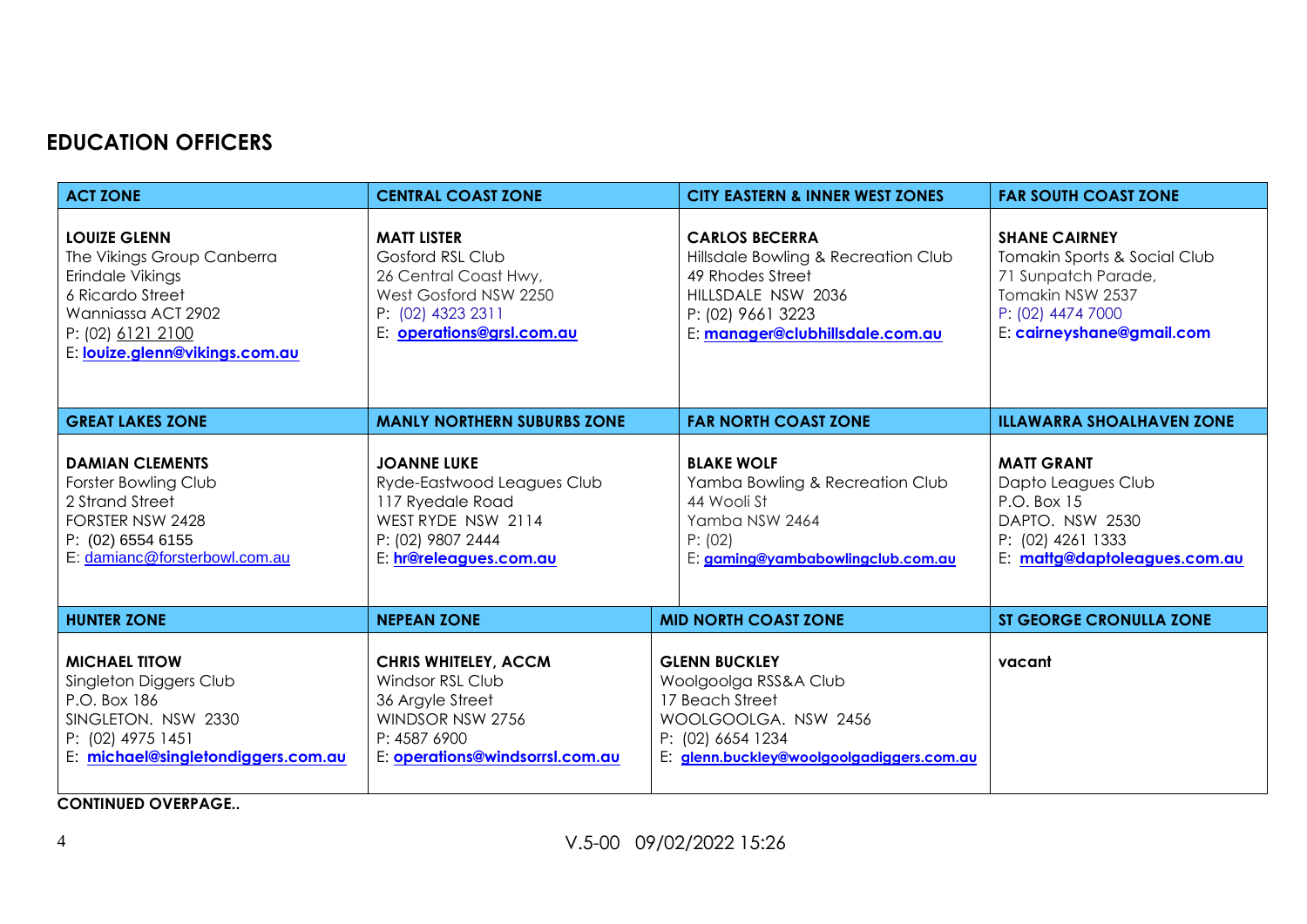#### **EDUCATION OFFICERS**

| <b>RIVERINA MURRAY ZONE</b>                                                                                                                        | <b>RIVERINA MURRAY ZONE</b>                                                                                                                    | <b>NORTH WEST STATE ZONE</b>                                                                                                                                   | <b>MID STATE ZONE</b>                                                                                                                                  |
|----------------------------------------------------------------------------------------------------------------------------------------------------|------------------------------------------------------------------------------------------------------------------------------------------------|----------------------------------------------------------------------------------------------------------------------------------------------------------------|--------------------------------------------------------------------------------------------------------------------------------------------------------|
| <b>BEN OFFORD</b><br>Barrier Social & Democratic Club<br>218 Argent Street<br>BROKEN HILL. NSW 2880<br>P: (08) 8088 4477<br>E: ben@democlub.com.au | <b>DAVID HART</b><br>Deniliquin RSL Club<br>72 End Street<br>DENILIQUIN NSW 2710<br>P: (03) 5881 1455<br>E: dhart@deniliquinrsl.com            | <b>KELLEE ANDERSON</b><br>Inverell Returned Servicemen's ClubLtd<br>P.O. Box 258<br>INVERELL, NSW 2360<br>P: (02) 6722 3066<br>E: marketing@inverellrsm.com.au | <b>TESSA PENNELL</b><br>Coonamble Bowling Club<br>Aberford Street<br>Coonamble NSW 2829<br>P: (02) 6822 1144<br>E: manager@coonamblebowlingclub.com.au |
| <b>VICTORIAN ZONE</b>                                                                                                                              | <b>BRISBANE &amp; SUNSHINE COAST ZONE</b>                                                                                                      | <b>GOLD COAST ZONE</b>                                                                                                                                         | <b>Sub Zone ROCKHAMPTON</b>                                                                                                                            |
| <b>CHRIS BYRNE</b><br>Yarraville Club<br>135 Stephen Street<br>Yarraville VIC 3013<br>P: (03) 9689 6033<br>E: cbyrne@yarravilleclub.com.au         | <b>BRYAN JONES</b><br>Mooloolaba Surf Club<br>Mooloolaba Esplanade,<br>Mooloolaba QLD 4557<br>P: (07) 5444 1300<br>E: Bryan@thesurfclub.com.au | <b>DAMON GEREBIZOFF</b><br>Club Helensvale<br>20-28 Discovery Dr,<br>Helensvale QLD 4212<br>P: (07) 5573 1491<br>E:<br>operations@clubhelensvale.com.au        | <b>WILL SCHROEDER ACCM</b><br>Yaralla Sports Club<br>P.O. Box 8008<br>South Gladstone Qld 4680<br>P: (07) 4972 2244<br>E: yaralla@iinet.net.au         |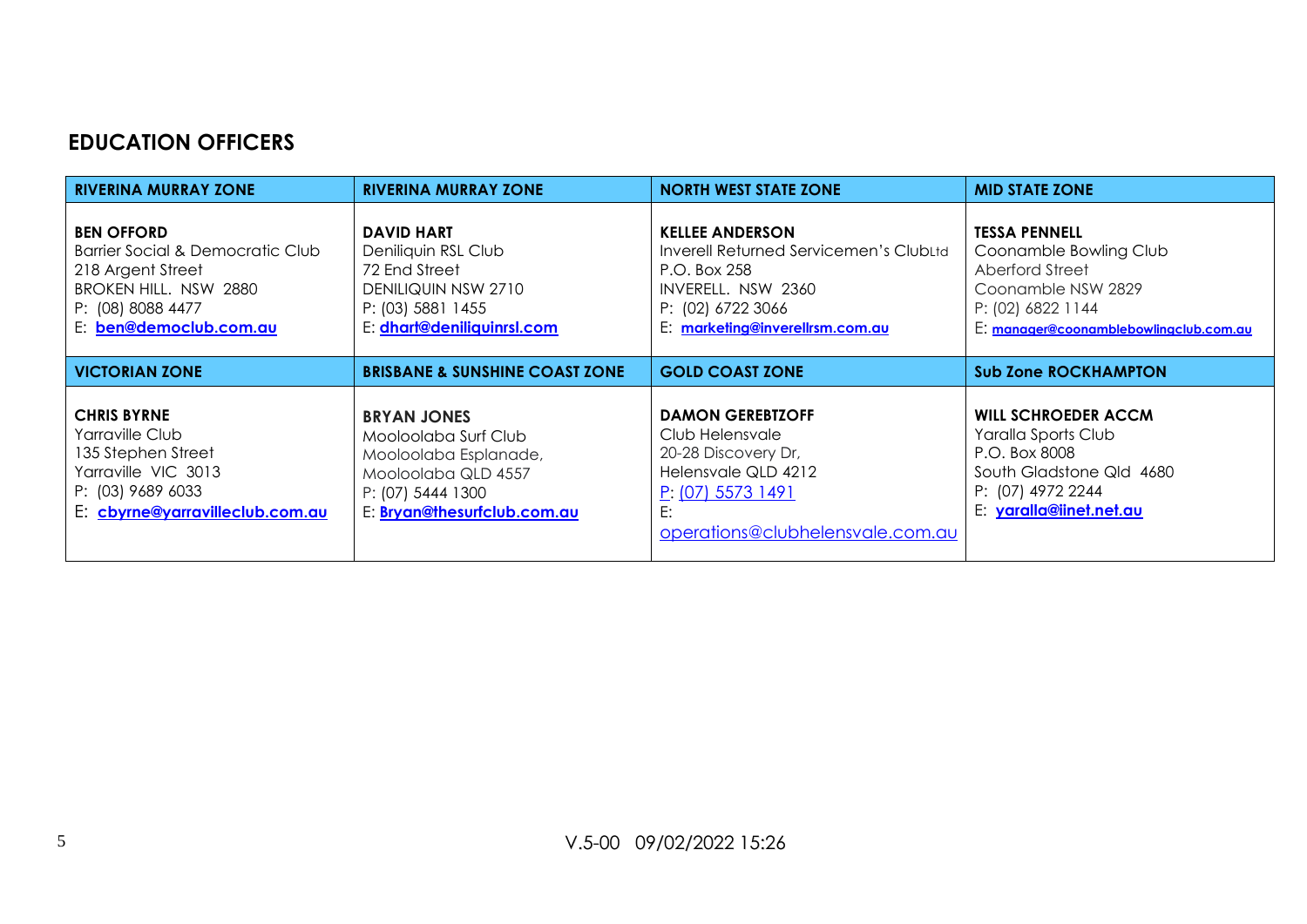#### **BOARD OF MANAGEMENT STUDIES**

| <b>CHAIRMAN</b>                                                                                                                           | <b>COMMITTEE</b>                                                                                                                                                 | <b>COMMITTEE</b> |
|-------------------------------------------------------------------------------------------------------------------------------------------|------------------------------------------------------------------------------------------------------------------------------------------------------------------|------------------|
| <b>CARL POZZATO, ACCM</b><br>Ryde-Eastwood Leagues Club<br>WEST RYDE NSW 2114<br>(02) 9807 2444<br>carl.pozzato@releagues.com             | <b>MICHAEL LEWIS</b><br><b>Hoppers Crossing Club Ltd</b><br>180-200 Pannam Dr<br>Hoppers Crossing VIC 3029<br>P: (03) 9749 4844<br>E: milewis@hoppersclub.com.au | vacant           |
| <b>COMMITTEE</b>                                                                                                                          | <b>COMMITTEE</b>                                                                                                                                                 |                  |
| <b>JOANNE LUKE</b><br>Ryde-Eastwood Leagues Club<br>117 Ryedale Road<br>WEST RYDE NSW 2114<br>P: (02) 9807 2444<br>E: hr@releagues.com.au | <b>TONY LYCAKIS</b><br>Mortdale RSL<br>25 Macquarie Place<br>Mortdale NSW 2223<br>P: (02) 9580 3649<br>E: tonyl@mortdalersl.com.au                               |                  |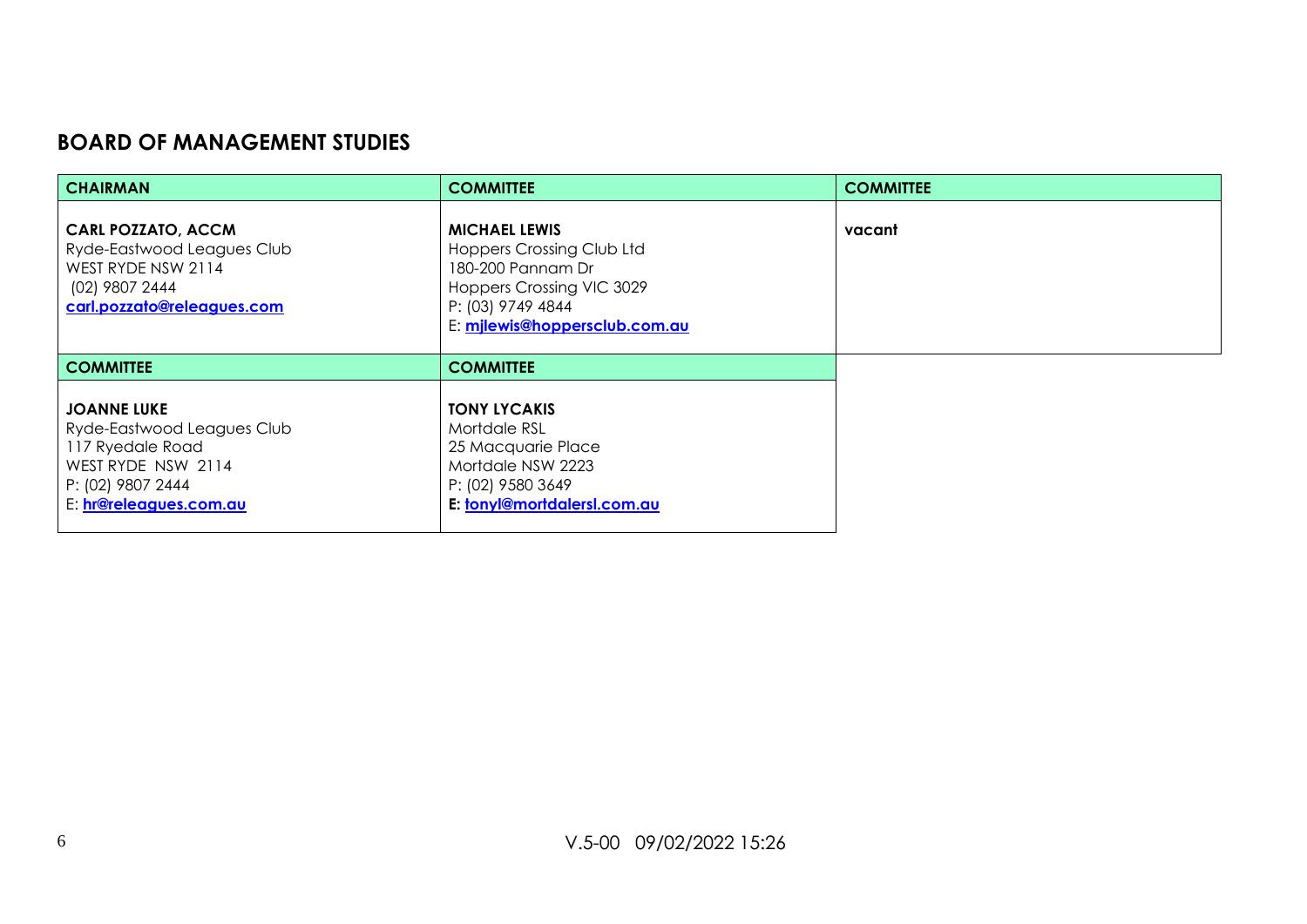

#### **AUSTRALIAN CAPITAL TERRITORY**

| <b>PRESIDENT</b>                                                                                                                               | <b>SECRETARY/TREASURER</b>                                                                                                                      | <b>EDUCATION OFFICER</b>                                                                                                                                               | <b>TREASURER</b>                                                                                                                               |
|------------------------------------------------------------------------------------------------------------------------------------------------|-------------------------------------------------------------------------------------------------------------------------------------------------|------------------------------------------------------------------------------------------------------------------------------------------------------------------------|------------------------------------------------------------------------------------------------------------------------------------------------|
| <b>RON KENT</b><br>Canberra Tradesmans Union Club Inc<br>2 Badham St,<br>Dickson ACT 2602<br>$P: (02)$ 6162 5656<br>E: ron.kent@vikings.com.au | <b>JOHN WEIR</b><br>Canberra Highland Society & Burns<br>Club<br>28 Kett St,<br>Kambah ACT 2902<br>P: (02) 6296 2425<br>E: ceo@burnsclub.com.au | <b>LOUIZE GLENN</b><br>The Vikings Group Canberra<br>Erindale Vikings<br>6 Ricardo Street<br>Wanniassa ACT 2902<br>P: (02) 6121 2100<br>E: louize.glenn@vikings.com.au | <b>MATT STUART</b><br>Canberra Tradesmans Union Club Inc<br>2 Badham St,<br>Dickson ACT 2602<br>P: (02) 6162 5656<br>E: matt@thetradies.com.au |

#### **CENTRAL COAST ZONE**

| I PRESIDENT                                                                                                                                                          | <b>VICE PRESIDENT</b>                                                                                                                                       | <b>SECRETARY/TREASURER</b>                                                                                                                                        | <b>EDUCATION OFFICER</b>                                                                                                                   | <b>PUBLICITY OFFICER</b>                                                                                                                            |
|----------------------------------------------------------------------------------------------------------------------------------------------------------------------|-------------------------------------------------------------------------------------------------------------------------------------------------------------|-------------------------------------------------------------------------------------------------------------------------------------------------------------------|--------------------------------------------------------------------------------------------------------------------------------------------|-----------------------------------------------------------------------------------------------------------------------------------------------------|
| <b>MICHAEL KOWALIW</b><br>Diggers @ The Entrance<br>P.O. Box 1245<br>THE ENTRANCE. NSW 2261<br>P: (02) 4332 3399<br>l F:<br>kowaliwm@diggersattheentra<br>nce.com.au | <b>TROY SINCLAIR</b><br>Diggers @ The Entrance<br>P.O. Box 1245<br>THE ENTRANCE. NSW 2261<br>P: (02) 4332 3399<br>sinclairt@diggersattheentrance.<br>com.au | <b>AMANDA BRITTON</b><br>Diggers @ The Entrance<br>P.O. Box 1245<br>THE ENTRANCE. NSW 2261<br>P: (02) 4332 3399<br>E:<br>brittona@diggersattheentranc<br>e.com.au | <b>MATT LISTER</b><br>Gosford RSL Club<br>26 Central Coast Hwy,<br>West Gosford NSW 2250<br>P: (02) 4323 2311<br>E: operations@grsl.com.au | <b>ANDREW STRICKLAND</b><br>Gosford RSL Club<br>26 Central Coast Hwy, West<br>Gosford NSW 2250<br>P: (02) 4323 2311<br>andrewstrickland@grsl.com.au |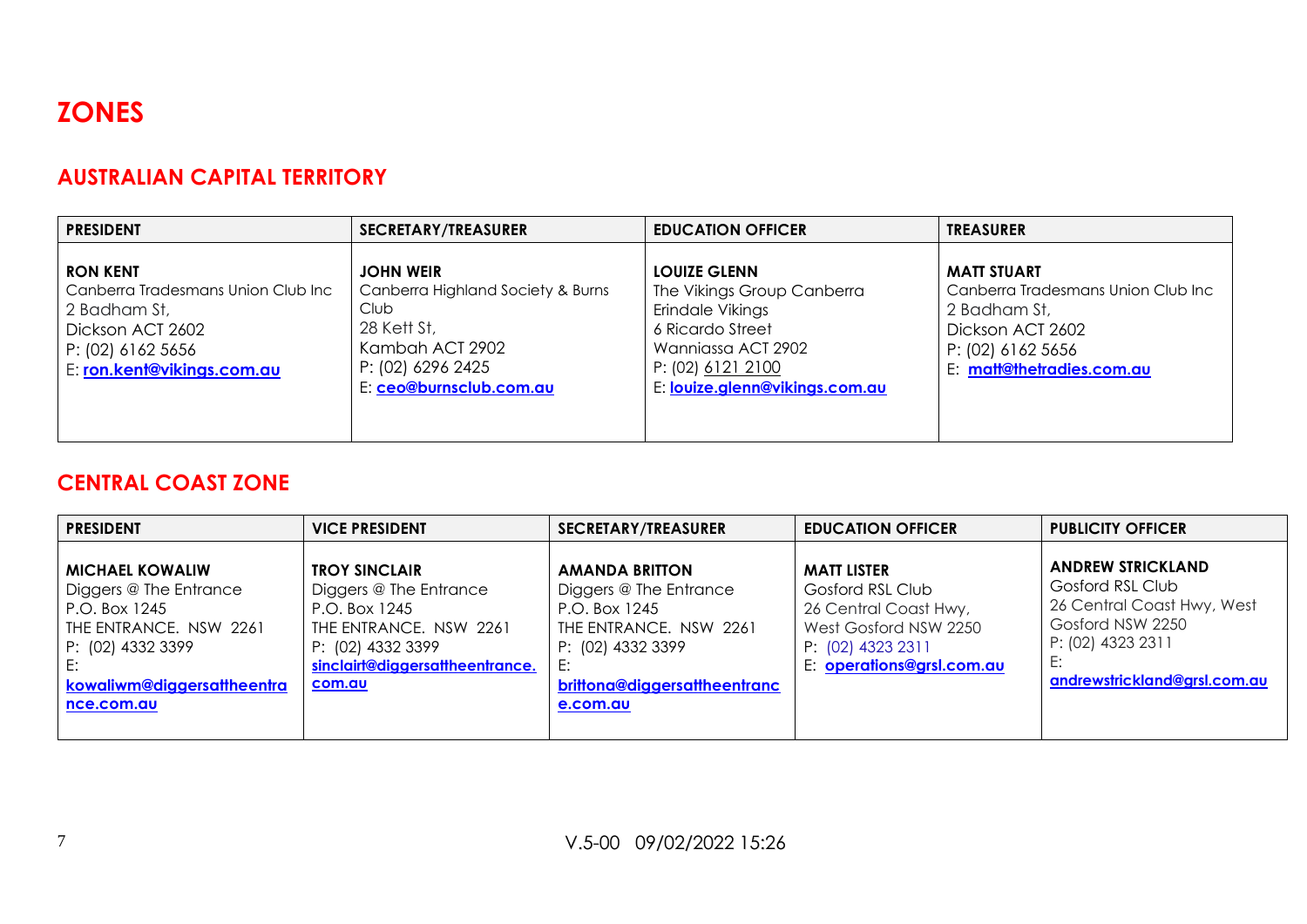# **CITY & EASTERN SUBURBS ZONE**

| <b>PRESIDENT</b>                                                                                                                                               | <b>VICE PRESIDENT</b>                                                                                                            | <b>SECRETARY</b>                                                                                                                                     | <b>TREASURER</b>                                                                                                                            |
|----------------------------------------------------------------------------------------------------------------------------------------------------------------|----------------------------------------------------------------------------------------------------------------------------------|------------------------------------------------------------------------------------------------------------------------------------------------------|---------------------------------------------------------------------------------------------------------------------------------------------|
| <b>ROSS LAMB</b><br>Paddington RSL<br>220/232 Oxford St,<br>Paddington NSW 2021<br>P: (02) 9332 8222<br>E: rossl@paddorsl.com.au                               | <b>PAUL HARDIMAN</b><br>Club Rose Bay<br>l Vickery Ave,<br>Rose Bay NSW 2029<br>P: (02) 9371 9412<br>E: paul@clubrosebay.com.au  | <b>LEWS BUTTERWORTH</b><br>North Bondi RSL<br>118-120 Ramsgate Ave,<br>North Bondi NSW 2026<br>P: 02) 9130 3152<br>E: lewis.butterworth.88@gmail.com | <b>GREG HADLEY</b><br>Matraville RSL Club<br>Norfolk Parade<br>MATRAVILLE, NSW 2036<br>P: (02) 9311 1993<br>E: ghadley@matravillersl.com.au |
| <b>EDUCATION OFFICER</b>                                                                                                                                       | <b>COMMITTEE</b>                                                                                                                 |                                                                                                                                                      |                                                                                                                                             |
| <b>CARLOS BECERRA</b><br>Hillsdale Bowling & Recreation Club<br>49 Rhodes Street<br>HILLSDALE NSW 2036<br>P: (02) 9661 3223<br>E: manager@clubhillsdale.com.au | <b>JULIA MORONEY</b><br>Hillsdale Bowling & Recreation Club<br>49 Rhodes Street<br>HILLSDALE NSW 2036<br>P: (02) 9661 3223<br>E: |                                                                                                                                                      |                                                                                                                                             |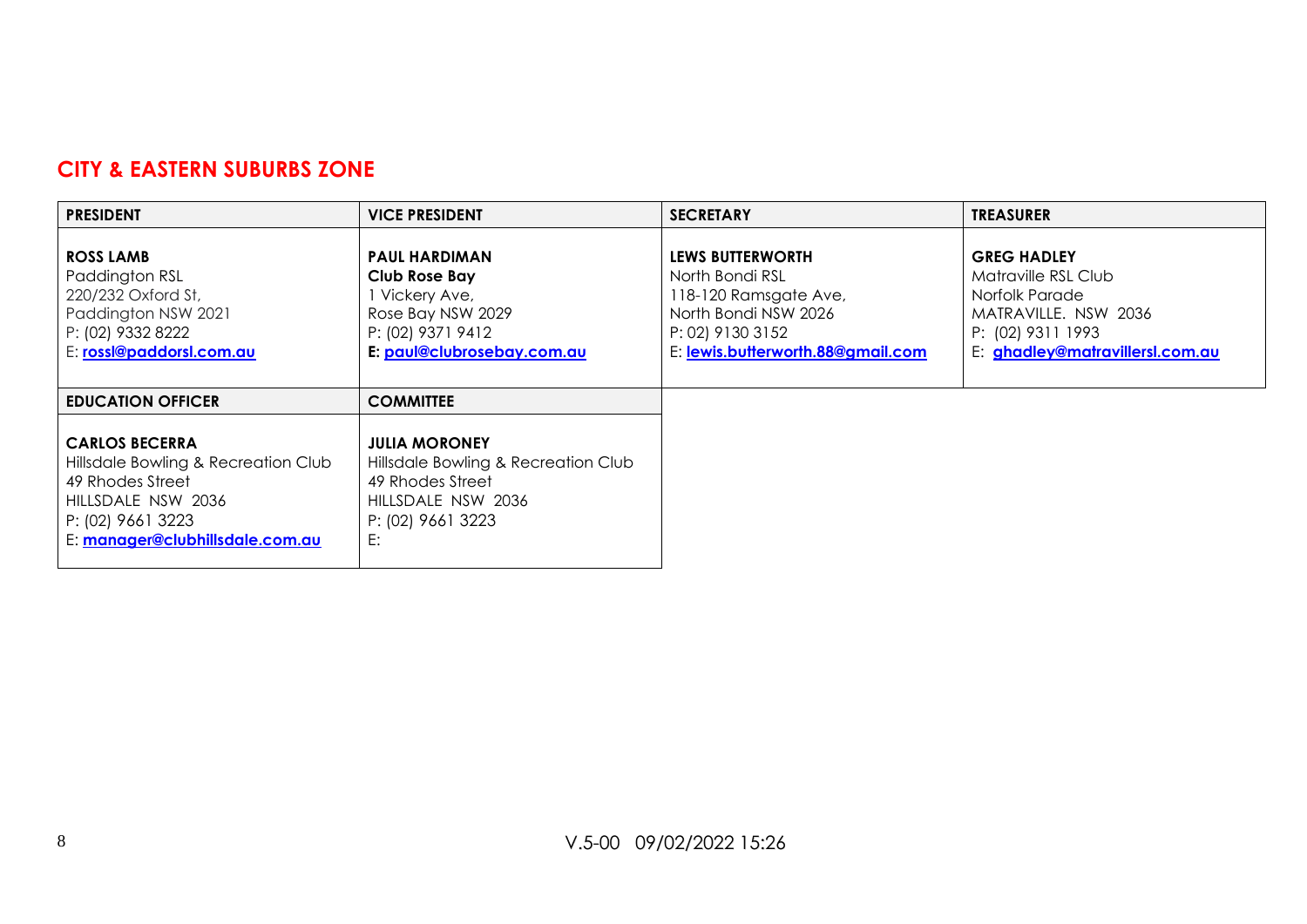# **FAR NORTH COAST ZONE**

| <b>PRESIDENT</b>                                                                                                                                      | <b>VICE PRESIDENT</b>                                                                                                                                             | <b>SECRETARY</b>                                                                                                                         | <b>TREASURER</b>                                                                                                                                  |
|-------------------------------------------------------------------------------------------------------------------------------------------------------|-------------------------------------------------------------------------------------------------------------------------------------------------------------------|------------------------------------------------------------------------------------------------------------------------------------------|---------------------------------------------------------------------------------------------------------------------------------------------------|
| <b>SIMONE SKENNAR</b><br>Casino RSM<br>62 Canterbury Street<br>Casino NSW 2470<br>P: (02) 6662 1666<br>E: simone@casinorsm.com.au                     | <b>DARREN SCHIPP</b><br><b>Byron Bay Services Club</b><br>132 Jonson St<br>Byron Bay NSW 2481<br>P: (02) 6685 6878<br>E: darrenschipp@byronbayservicesclub.com.au | <b>JAN WILLS</b><br>Ocean Shores Country Club<br>113A Orana Rd,<br>Ocean Shores NSW 2483<br>P: (02) 6680 1008<br>E: willsy63@bigpond.com | <b>KAREN WATTS</b><br>Bowlo Sports & Leisure Yamba<br>44 Wooli St,<br>Yamba NSW 2464<br>P: (02) 6646 2305<br>E:<br>office@yambabowlingclub.com.au |
| <b>FUNDRAISING OFFICER</b>                                                                                                                            | <b>EDUCATION OFFICER</b>                                                                                                                                          |                                                                                                                                          |                                                                                                                                                   |
| <b>TERE SHEEHAN</b><br>Cherry Street Sports Ballina<br><b>Bentinck Street</b><br>BALLINA NSW 2478<br>P: (02) 6686 2811<br>E: tere@cherrystreet.com.au | <b>BLAKE WOLF</b><br>Yamba Bowling & Recreation Club<br>44 Wooli St<br>Yamba NSW 2464<br>P: (02)<br>E: gaming@yambabowlingclub.com.au                             |                                                                                                                                          |                                                                                                                                                   |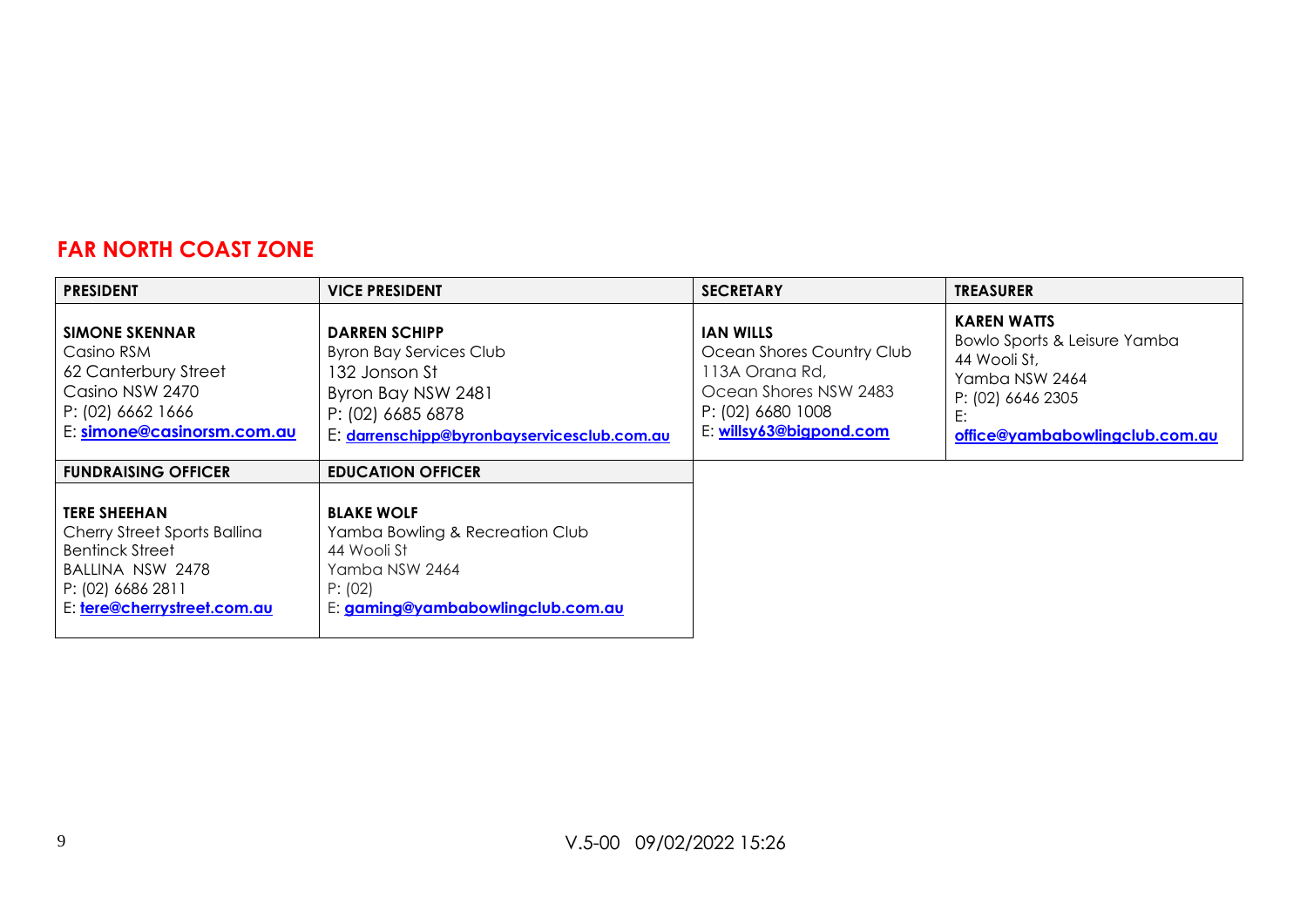# **FAR SOUTH COAST**

| <b>PRESIDENT</b>                                                                                                                                                    |                                                                                   | <b>SECRETARY / TREASURER:</b>                                                                                                   | <b>EDUCATION OFFICER</b>                                                                                                                                 |
|---------------------------------------------------------------------------------------------------------------------------------------------------------------------|-----------------------------------------------------------------------------------|---------------------------------------------------------------------------------------------------------------------------------|----------------------------------------------------------------------------------------------------------------------------------------------------------|
| <b>DARRYL BOZICEVIC</b><br>Milton Ulladulla Ex-Services Club<br>P.O. Box 126<br>ULLADULLA. NSW 2539<br>P: (02) 4455 1444<br>E: darryl@ulladullaexservos.com.au      |                                                                                   | <b>TONY CASU</b><br>Club Narooma<br>88 Princes Highway,<br>NAROOMA. NSW 2546<br>P: (02) 4476 2135<br>E: tony@naroomaclub.net.au | <b>SHANE CAIRNEY</b><br>Tomakin Sports & Social Club<br>71 Sunpatch Parade,<br>Tomakin NSW 2537<br>P: (02) 4474 7000<br>E: operations@tomakinclub.com.au |
| <b>COMMITTEE</b>                                                                                                                                                    | <b>COMMITTEE</b>                                                                  |                                                                                                                                 |                                                                                                                                                          |
| <b>JACK DESBOROUGH</b><br>Goulburn Soldiers Club<br>P.O. Box 202<br>GOULBURN. NSW 2580<br>P: (02) 4821 3300<br>E:<br>jdesborough@goulburnsoldiers<br><u>.com.au</u> | <b>SCOTT INGRAM</b><br>Bombala RSL Club<br>P.O. Box 70<br>P: (02) 6458 3017<br>E: | BOMBALA, NSW 2632<br>manager@bombalarsl.com.au                                                                                  |                                                                                                                                                          |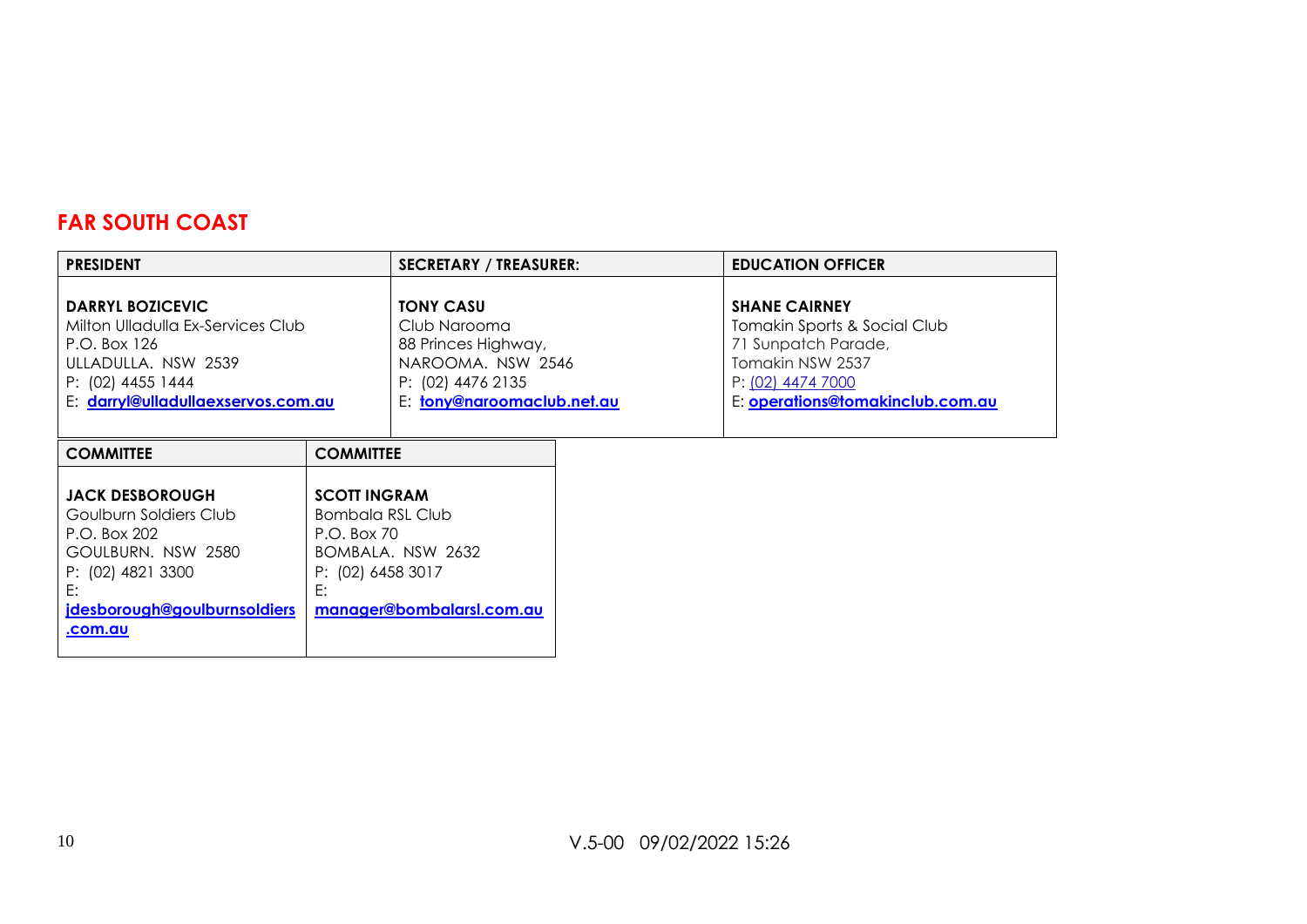#### **GREAT LAKES ZONE**

| <b>PRESIDENT</b>                                                                                                                                           | <b>VICE PRESIDENT</b>                                                                                                                               | <b>SECRETARY</b>                                                                                               | <b>TREASURER</b>                                                                                                                      |
|------------------------------------------------------------------------------------------------------------------------------------------------------------|-----------------------------------------------------------------------------------------------------------------------------------------------------|----------------------------------------------------------------------------------------------------------------|---------------------------------------------------------------------------------------------------------------------------------------|
| <b>ANTHONY HUGHES</b><br>Gloucester Soldiers Club<br>32 Denison St<br>Gloucester NSW 2422<br>Ph: (02) 6558 1006<br>E:<br>anthony@gloucestersoldiers.com.au | <b>ROBERT DWYER</b><br>Laurieton Service Club<br>2 Seymour Street<br>Laurieton NSW 2443<br>Ph (02) 6559 9110<br>E: rdwyer@laurietonclub.com.au      | <b>NATHAN KERR</b><br>2 Seymour St<br>LAURIETON NSW 2443<br>P: (02) 6559 9110<br>E: nkerr@laurietonclub.com.au | <b>TERESA CARNEY</b><br>Wauchope Country Club<br>24 King St,<br>Wauchope NSW 2446<br>P: (02) 6585 3020<br>E: teresa@wauchopecc.com.au |
| <b>EDUCATION OFFICER</b>                                                                                                                                   | <b>PUBLICITY OFFICER</b>                                                                                                                            |                                                                                                                |                                                                                                                                       |
| <b>DAMIAN CLEMENTS</b><br>Forster Bowling Club<br>2 Strand Street<br>FORSTER NSW 2428<br>P: (02) 6554 6155<br>E: damianc@forsterbowl.com.au                | <b>CLAUDIA BUCKBY</b><br>Port Macquarie Bowling Club<br>4 Owen Street<br>Port Macquarie NSW 2444<br>P: (02) 6583 1133<br>E: claudia@portcity.com.au |                                                                                                                |                                                                                                                                       |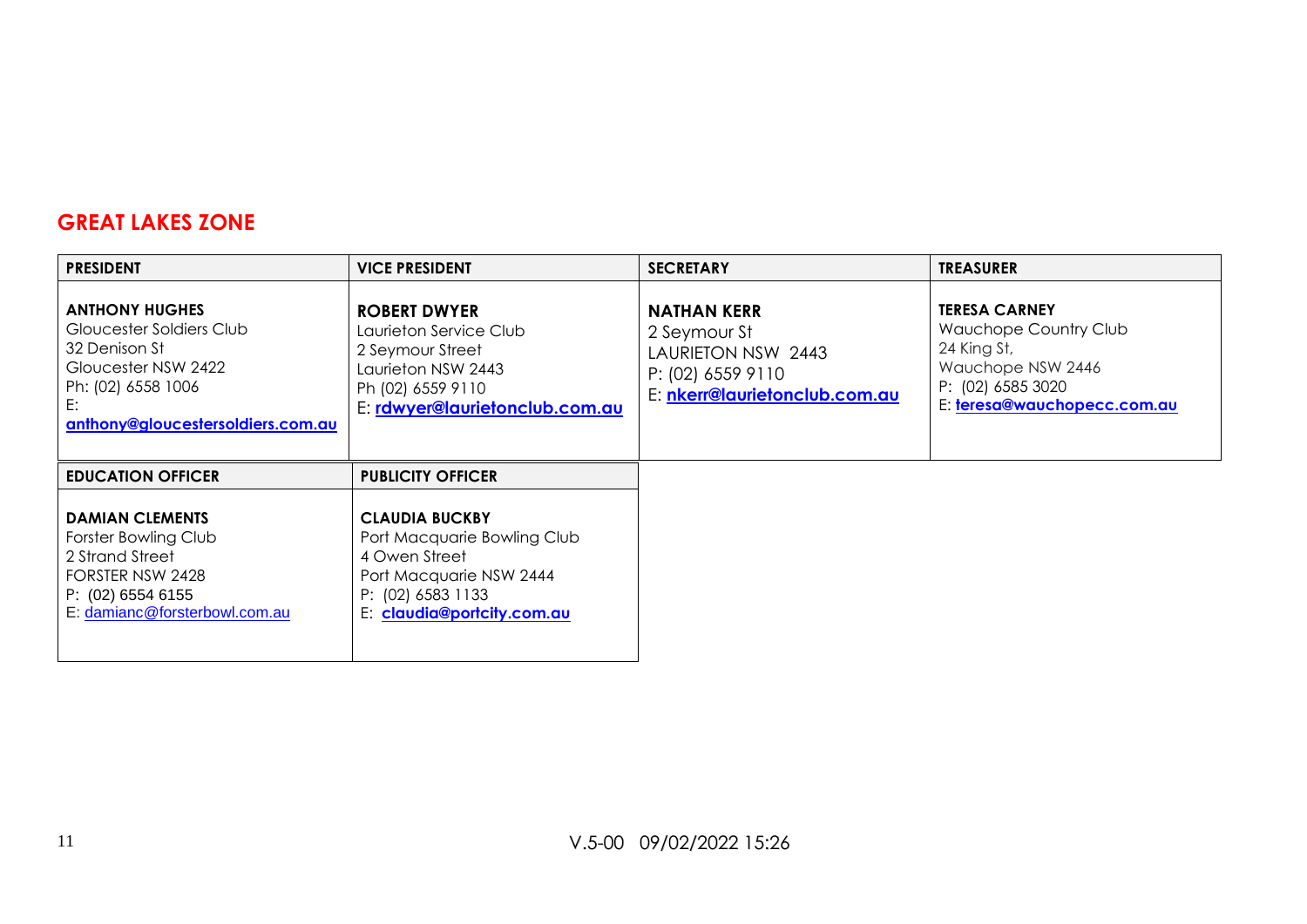#### **HUNTER ZONE**

| <b>PRESIDENT / TREASURER</b>                                                                                                                                    | <b>VICE PRESIDENT</b>                                                                                                                                 | <b>SECRETARY</b>                                                                                                                               | <b>TREASURER</b>                                                                                                                                    |
|-----------------------------------------------------------------------------------------------------------------------------------------------------------------|-------------------------------------------------------------------------------------------------------------------------------------------------------|------------------------------------------------------------------------------------------------------------------------------------------------|-----------------------------------------------------------------------------------------------------------------------------------------------------|
| <b>PETER FAIRBAIRN</b><br>Kurri Kurri Bowling Club<br>Tarro St,<br>Kurri Kurri NSW 2327<br><u>P: (02) 4937 1676</u><br>E:<br>peter@kurrikurribowlingclub.com.au | <b>DANE SEYMOUR</b><br>Central Charlestown Leagues Club<br>8 Bula Street<br>CHARLESTOWN NSW 2290<br>P: (02) 4943 6622<br>E: ceo@centralleagues.com.au | <b>GORDON LAFFAN</b><br>Club Lemontree<br>Gould Drive<br>LEMON TREE PASSAGE NSW 2319<br>P: (02) 4982 4800<br>E: ceo@clublemontree.com.au       | <b>MICHAEL GRAY</b><br>Charlestown Bowling Club<br>5 Lincoln Street<br>Charlestown NSW 2290<br>P: (02) 4943 3766<br>E: michael@charlestownbc.com.au |
| <b>EDUCATION OFFICER</b>                                                                                                                                        | <b>SPONSORSHIP OFFICER</b>                                                                                                                            | <b>COMMITTEE</b>                                                                                                                               | <b>COMMITTEE</b>                                                                                                                                    |
| <b>MICHAEL TITOW</b><br>Singleton Diggers Club<br>P.O. Box 186<br>SINGLETON, NSW 2330<br>P: (02) 4975 1451<br>E:<br>michael@singletondiggers.com.au             | <b>PETER FAIRBAIRN</b><br>Kurri Kurri Bowling Club<br>Tarro St, Kurri Kurri NSW 2327<br>P:(02) 4937 1676<br>E:<br>peter@kurrikurribowlingclub.com.au  | <b>TARA BALL</b><br>Raymond Terrace Bowling Club<br>2 Jacaranda Avenue<br>RAYMOND TERRACE NSW 2324<br>P: (02) 4987 2404<br>E: tara@rtbc.com.au | <b>MARK NORDEN</b><br>Lake Macquarie Yacht Club<br>Ada Street<br>Belmont NSW 2280<br>P; (02) 4945 0022<br>E: <b>gm@lmyc.com.au</b>                  |
| <b>COMMITTEE</b>                                                                                                                                                |                                                                                                                                                       |                                                                                                                                                |                                                                                                                                                     |
| <b>GARRY MALONE</b>                                                                                                                                             |                                                                                                                                                       |                                                                                                                                                |                                                                                                                                                     |

Cardiff RSL 45 Macquarie Road Cardiff NSW 2285 P: (02) 49540766

E: **[ceo@cardiffrsl.com.au](mailto:ceo@cardiffrsl.com.au)**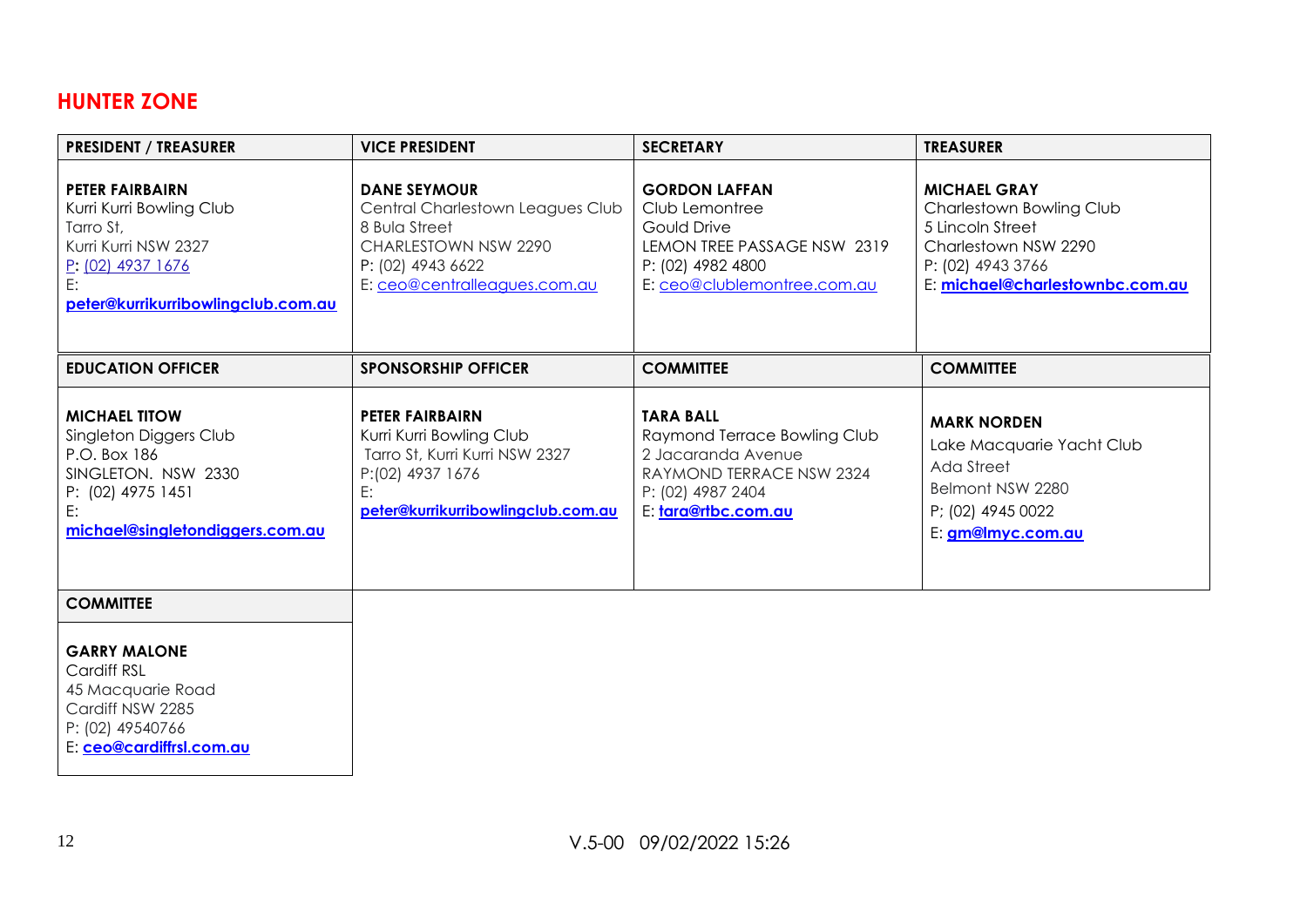## **ILLAWARRA SHOALHAVEN ZONE**

| <b>PRESIDENT</b>                                 | <b>SECREATARY</b>                                             | <b>TREASURER</b>                               | <b>EDUCATION OFFICER</b>                          |
|--------------------------------------------------|---------------------------------------------------------------|------------------------------------------------|---------------------------------------------------|
| <b>DANIEL MORRIS</b>                             | <b>DAVID BRENNAN</b>                                          | <b>GARRY LEIGHTON</b>                          | <b>MATT GRANT</b>                                 |
| Warilla Bowls and Recreation Club,<br>Jason Ave, | Shoalhaven Heads Bowling & Rec Club<br>76 Shoalhaven Heads Rd | Warilla Sports Club<br>54 McGregor Ave,        | Dapto Leagues Club<br>P.O. Box 15                 |
| BarrackHeights NSW 2528                          | Shoalhaven Heads NSW 2535                                     | Barrack Heights NSW 2528                       | DAPTO. NSW 2530                                   |
| P: (02)4295-9595<br>E: dan@warillabowls.com.au   | P: (02) 44487154<br>E: dbrennan@shbrc.com.au                  | P: (02) 4296 3000<br>E: ceo@thesporties.com.au | P: (02) 4261 1333<br>E: mattg@daptoleagues.com.au |

# **MANLY / NORTHERN SUBURBS ZONE**

| <b>PRESIDENT</b>                                                                                                                          | <b>ZONE SECRETARY</b>                                                                                                                                      | <b>VICE PRESIDENT</b>                                                                                                                               | <b>VICE PRESIDENT</b>                                                                                                                                              |
|-------------------------------------------------------------------------------------------------------------------------------------------|------------------------------------------------------------------------------------------------------------------------------------------------------------|-----------------------------------------------------------------------------------------------------------------------------------------------------|--------------------------------------------------------------------------------------------------------------------------------------------------------------------|
| <b>DANIEL CONSTABLE</b><br>Cromer Golf Club,<br>Cromer Road<br>CROMER NSW 2099<br>P: (02) 9982 3088<br>E: gm@cromergolfclub.com.au        | <b>ANDREW CROFTS</b><br>Kirribilli Club<br>11 Harbourview Crescent<br>LAVENDER BAY NSW 2060<br>P: (02) 9955 2245<br>E: andrew.crofts@kirribilliclub.com.au | <b>CARL POZATTO</b><br>Ryde-Eastwood Leagues Club<br>117 Ryedale Rd,<br>West Ryde NSW 2114<br>P: (02) 9807 2444<br>E: carl.pozzato@releagues.com.au | <b>STEPHEN ANSON</b><br>Epping RSL Sub-Branch &<br>Community Club<br>45-47 Rawson Street<br>EPPING NSW 2121<br>P: (02) 98764357<br>E: stephen anson@eppingclub.com |
| <b>EDUCATION OFFICER</b>                                                                                                                  | <b>TREASURER</b>                                                                                                                                           |                                                                                                                                                     |                                                                                                                                                                    |
| <b>JOANNE LUKE</b><br>Ryde-Eastwood Leagues Club<br>117 Ryedale Road<br>WEST RYDE NSW 2114<br>P: (02) 9807 2444<br>E: hr@releagues.com.au | <b>ANDREW VELDON</b><br>Magpies Waitara<br>11-37 Alexandria Parade<br>Waitara NSW 2077<br>P: (02) 94871066<br>E: andrew@magpieswaitara.com.au              |                                                                                                                                                     |                                                                                                                                                                    |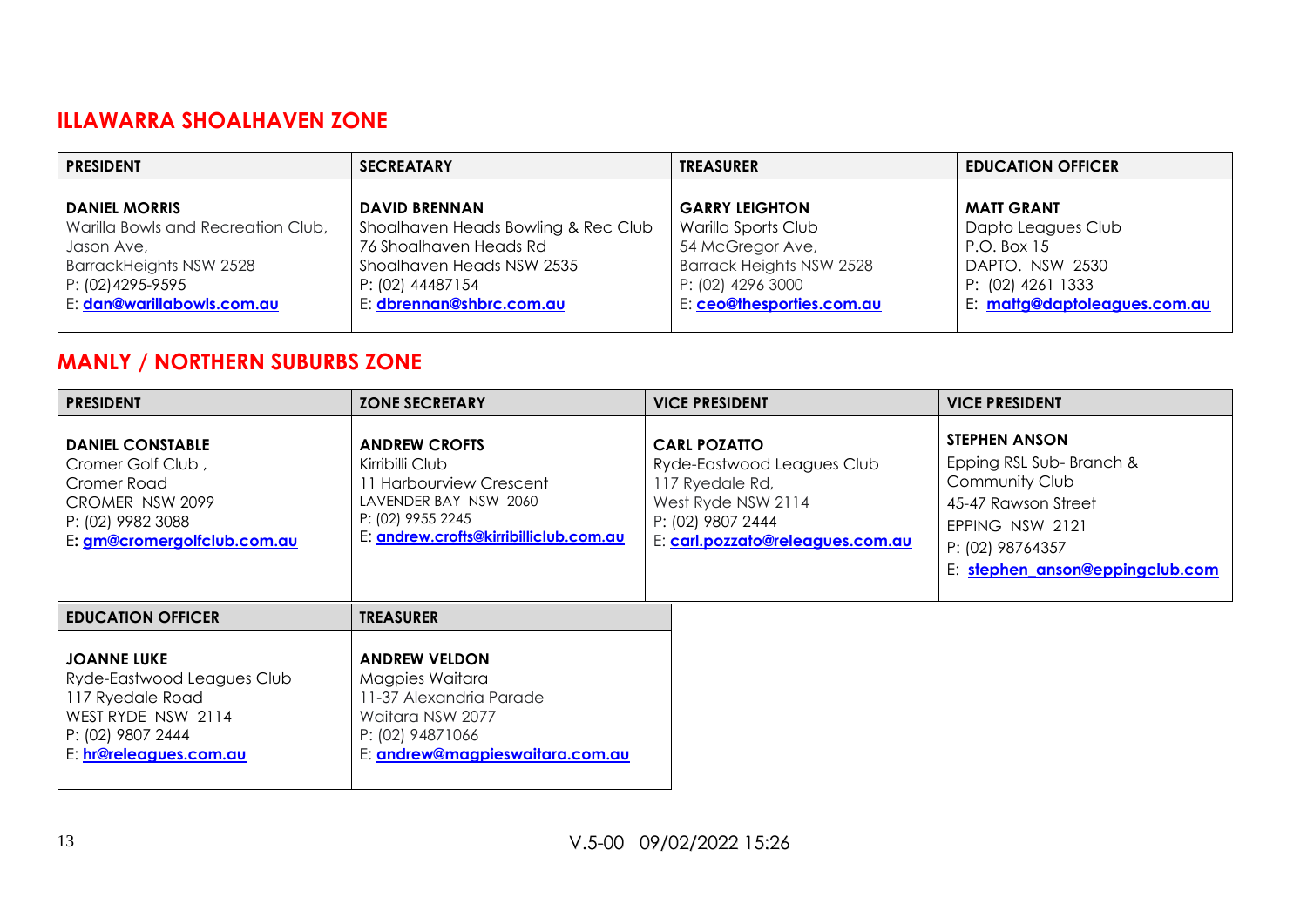#### **MID NORTH COAST ZONE**

| <b>PRESIDENT</b>                                                                                                                                 | <b>VICE PRESIDENT</b>                                                                                                                             | <b>SECRETARY / TREASURER</b>                                                                                                                        | <b>EDUCATION OFFICER</b>                                                                                                                                    |
|--------------------------------------------------------------------------------------------------------------------------------------------------|---------------------------------------------------------------------------------------------------------------------------------------------------|-----------------------------------------------------------------------------------------------------------------------------------------------------|-------------------------------------------------------------------------------------------------------------------------------------------------------------|
| <b>JAMIE GALLEN</b><br>Sawtell Bowling and Recreation Club<br>1 Lyons Rd<br>Sawtell NSW 2452<br>P: (02) 6653 1287<br>E: james.gallen61@gmail.com | <b>GREG AGIUS</b><br>Sawtell RSL Sub Branch Club<br>38-40 First Avenue<br>Sawtell NSW 2452<br>P: (02) 6653 1577<br>E: gregagius@sawtellrsl.com.au | <b>CARLIE THORMAN</b><br>Nambucca RSL<br>3 Nelson Street<br>Nambucca Heads NSW 2448<br>P: (02) 6568 6288<br>E:<br>carlie.thorman@nambuccarsl.com.au | <b>GLENN BUCKLEY</b><br>Woolgoolga RSS&A Club<br>17 Beach Street<br>WOOLGOOLGA, NSW 2456<br>P: (02) 6654 1234<br>glenn.buckley@woolgoolgadiggers.c<br>om.au |

#### **MID STATE ZONE**

| <b>PRESIDENT</b>                                                            | <b>SECRETARY/ TREASURER</b>                                                              | <b>EDUCATION OFFICER</b>                                                             |
|-----------------------------------------------------------------------------|------------------------------------------------------------------------------------------|--------------------------------------------------------------------------------------|
| <b>PETER SARGENT</b>                                                        | <b>GEOFF KNIGHT</b>                                                                      | <b>TESSA PENNELL</b>                                                                 |
| Bathurst RSL<br>114 Rankin Street<br>Bathurst NSW 2795<br>P: (02) 6333 2999 | Club Collerenebri<br><b>Walgett Street</b><br>COLLERENEBRI NSW 2833<br>P: (02) 6756 2307 | Coonamble Bowling Club<br>Aberford Street<br>Coonamble NSW 2829<br>P: (02) 6822 1144 |
| E: peter.sargent@bathurstrsl.com.au                                         | E: chris knight 557@msn.com                                                              | E: manager@coonamblebowlingclub.com.au                                               |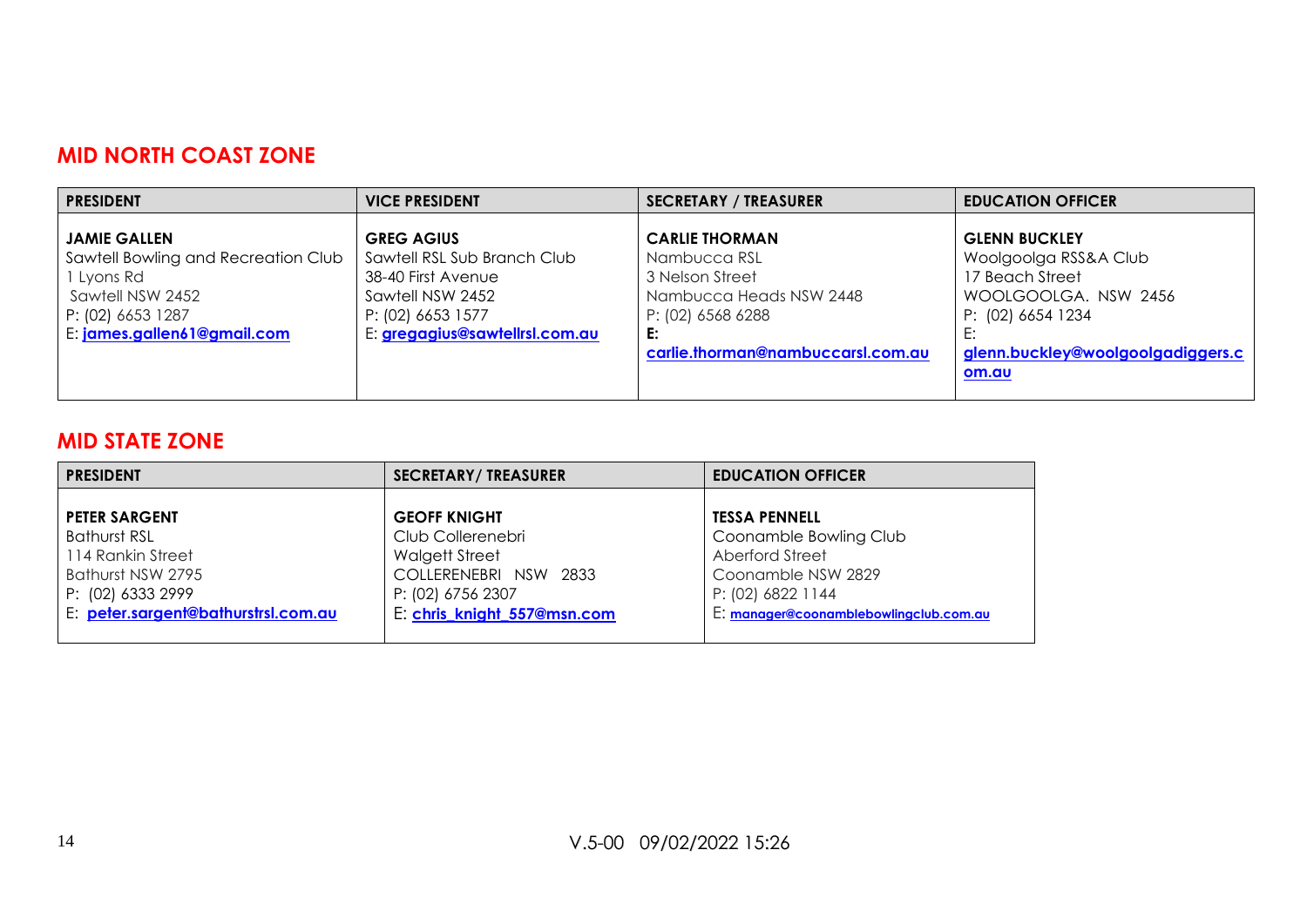#### **NEPEAN ZONE**

| <b>PRESIDENT:</b>                                                                                                                                          | <b>VICE PRESIDENT</b>                                                                                                                                            | <b>SECRETARY</b>                                                                                                                                                  |
|------------------------------------------------------------------------------------------------------------------------------------------------------------|------------------------------------------------------------------------------------------------------------------------------------------------------------------|-------------------------------------------------------------------------------------------------------------------------------------------------------------------|
| <b>MORGAN STEWART</b><br><b>Blacktown Workers Group</b><br>55 Campbell Street<br><b>BLACKTOWN NSW 2148</b><br>P: (02) 9830 0600<br>E: mstewart@bwcl.com.au | JOSEPH BAYSSARI ACCM FICA<br>Seven Hills RSL Club<br>108 Best Road,<br>SEVEN HILLS, NSW 2147<br>P:02 9622 2800<br>F:02 9621 8121<br>E: joeb@sevenhillsrsl.com.au | <b>HEIDI EAGLES, ACCM</b><br>Club Liverpool<br>185 George Street<br>LIVERPOOL NSW 2170<br>P: (02) 9822 4555<br>F: (02) 9602 9389<br>E: heidi@clubliverpool.com.au |
| <b>TREASURER</b>                                                                                                                                           | <b>EDUCATION OFFICER</b>                                                                                                                                         | <b>PUBLICITY OFFICER</b>                                                                                                                                          |
|                                                                                                                                                            |                                                                                                                                                                  |                                                                                                                                                                   |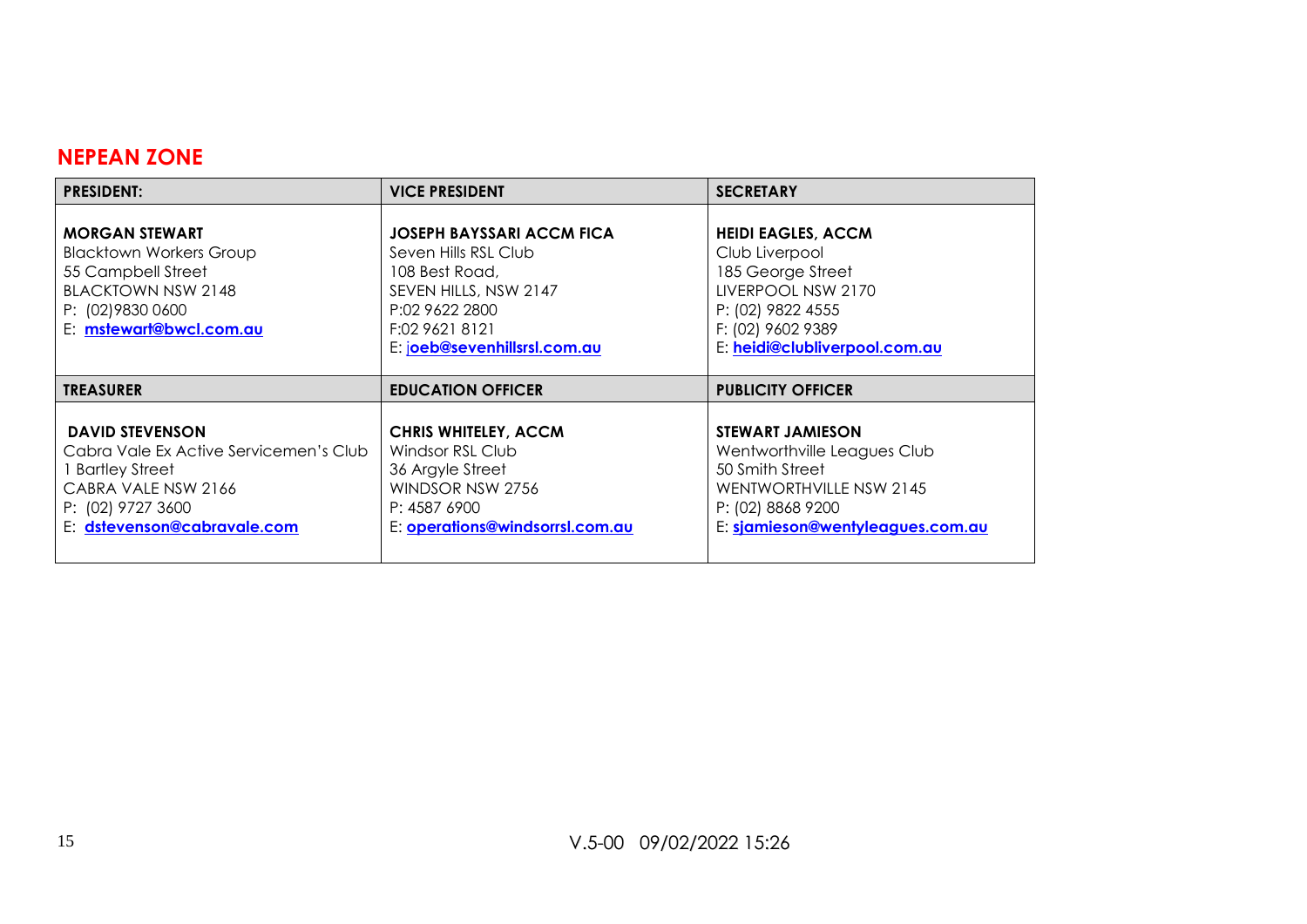#### **NORTH WEST STATE ZONE**

| <b>PRESIDENT</b>                                                                                                                                                                       | <b>VICE PRESIDENT</b>                                                                                                                | <b>SECRETARY</b>                                                                                                                                       | <b>TREASURER</b>                                                                                                                                           |
|----------------------------------------------------------------------------------------------------------------------------------------------------------------------------------------|--------------------------------------------------------------------------------------------------------------------------------------|--------------------------------------------------------------------------------------------------------------------------------------------------------|------------------------------------------------------------------------------------------------------------------------------------------------------------|
| <b>TIM PALMER</b><br>Inverell Returned Servicemen's Club<br>P.O. Box 258<br>Inverell NSW 2360<br>P: (02) 6722 3066<br>E: manager@inverellrsm.com.au                                    | <b>PAUL GORDON, ACCM</b><br>Narrabri RSL Club<br>P.O. Box 93<br>Narribri NSW 2390<br>P: (02) 6792 1844<br>E: paul@narrabrirsl.com.au | <b>WALTER SAUER</b><br>Armidale City Bowling Club<br>92 Duaresa Street<br>Armidale NSW 2350<br>P: (02) 6772 5666<br>E:walter.sauer@armidalebowl.com.au | <b>KELLEE ANDERSON</b><br>Inverell Returned Servicemen's Club<br>P.O. Box 258<br>Inverell NSW 2360<br>P: (02) 6722 3066<br>E: marketing@inverellrsm.com.au |
| <b>EDUCATION OFFICER</b><br><b>KELLEE ANDERSON</b><br>Inverell Returned Servicemen's Club<br>P.O. Box 258<br>Inverell NSW 2360<br>P: (02) 6722 3066<br>E: marketing@inverellrsm.com.au |                                                                                                                                      |                                                                                                                                                        |                                                                                                                                                            |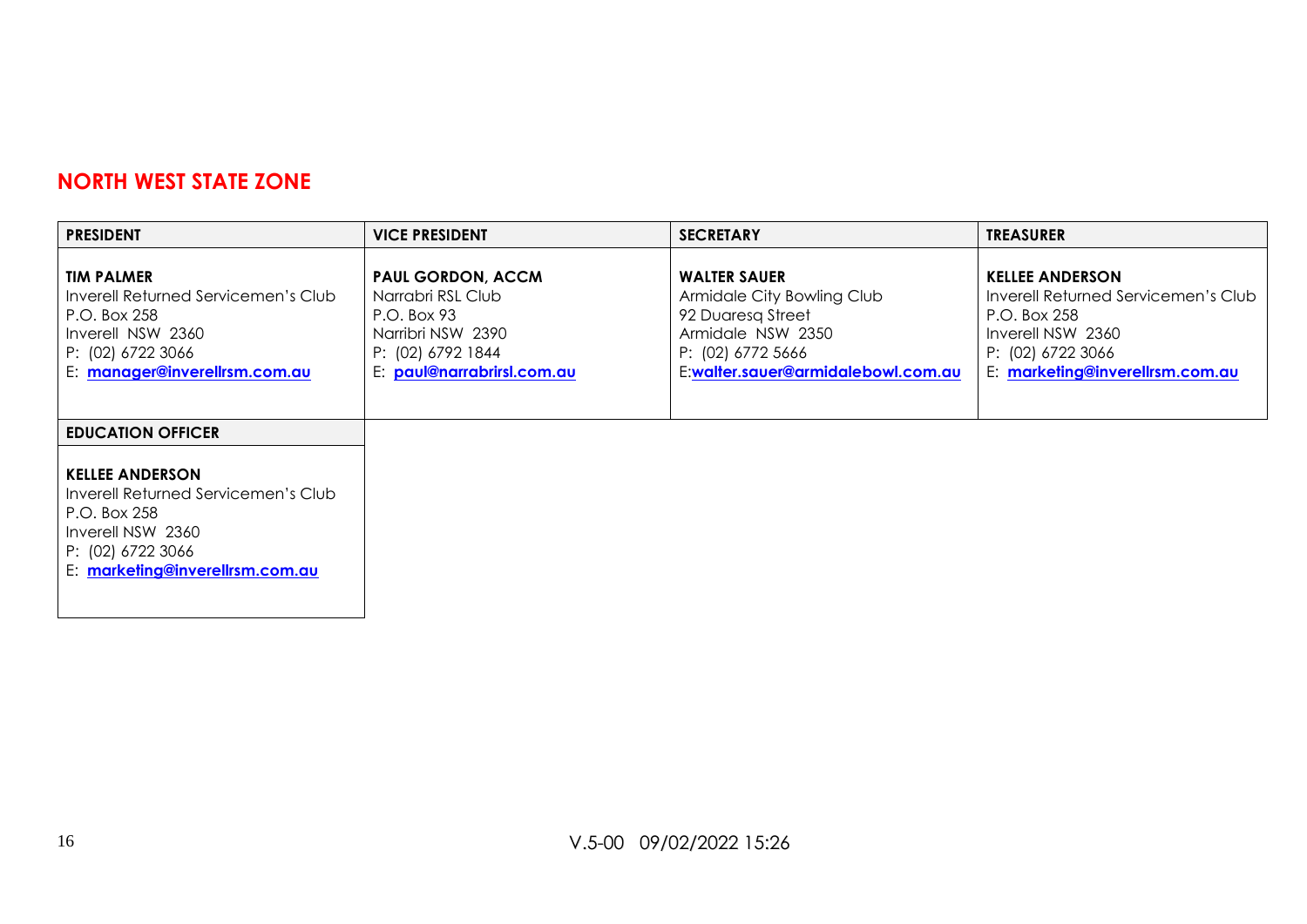#### **RIVERINA MURRAY ZONE**

| <b>PRESIDENT</b>                                                                                                                                            | <b>VICE PRESIDENT</b>                                                                                                               | <b>VICE PRESIDENT</b>                                                                                                                              |
|-------------------------------------------------------------------------------------------------------------------------------------------------------------|-------------------------------------------------------------------------------------------------------------------------------------|----------------------------------------------------------------------------------------------------------------------------------------------------|
| <b>KARREN HOWE, ACCM</b><br>Barrier Social & Democratic Club<br>218 Argent Street<br>Broken Hill NSW 2880<br>P: (08) 8088 0200<br>E: karren@democlub.com.au | <b>DAVID HART</b><br>Deniliquin RSL Club<br>72 End Street<br>Deniliquin NSW 2710<br>P: (03) 5881 1455<br>E: dhart@deniliquinrsl.com | <b>PETER DUNCAN</b><br>Mulwala Waters Ski Club<br>156 Melbourne Street<br>Mulwala NSW 2647<br>P: (03) 5744 1888<br>E: peter@mulwalawaterski.com.au |
|                                                                                                                                                             |                                                                                                                                     |                                                                                                                                                    |
| <b>TREASURER</b>                                                                                                                                            | <b>EDUCATION OFFICER</b>                                                                                                            | <b>ASSISTANT EDUCATION OFFICER</b>                                                                                                                 |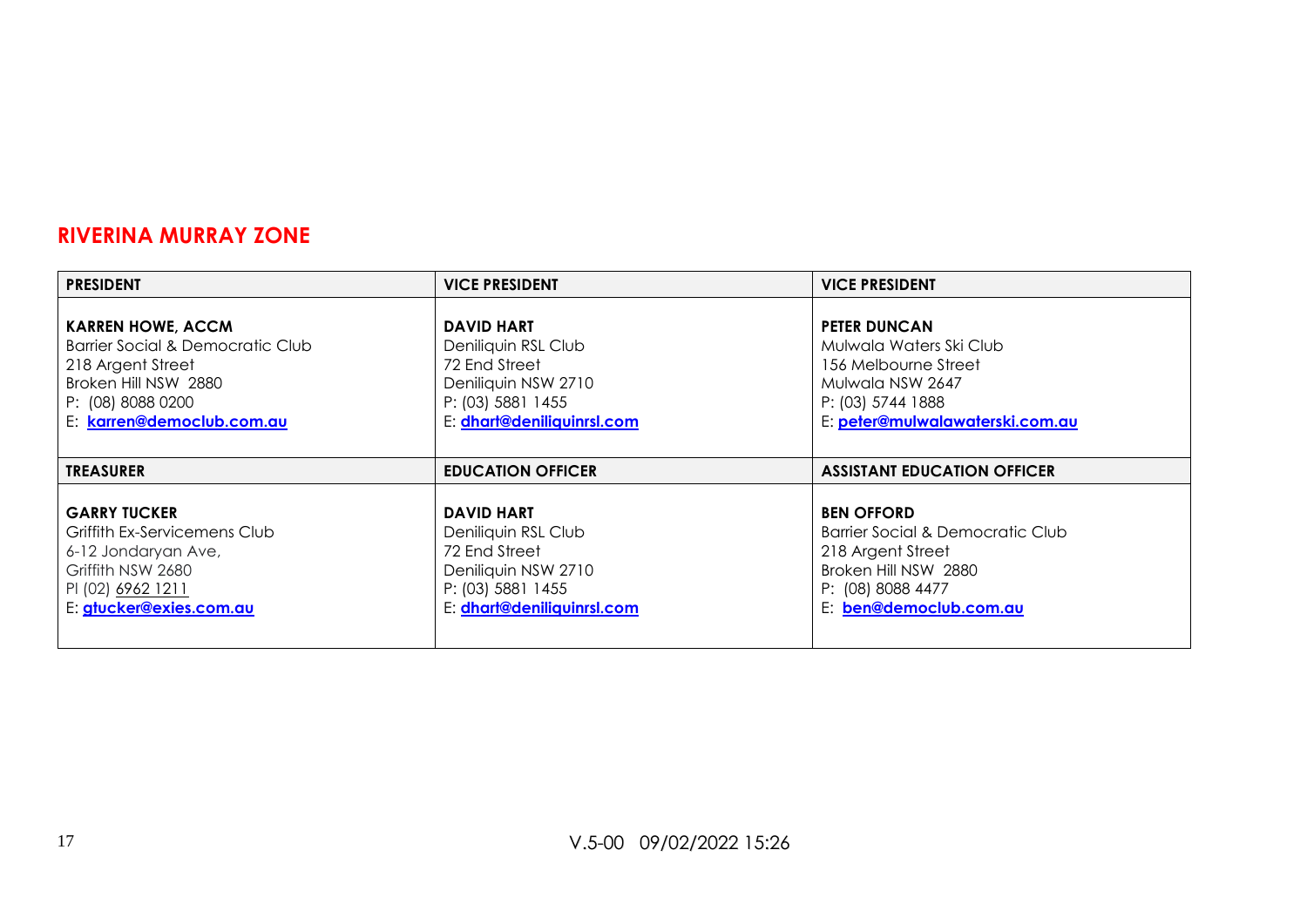#### **ST GEORGE CRONULLA SUTHERLAND ZONE**

| <b>PRESIDENT</b>                                                                                                                  | <b>VICE PRESIDENT</b>    | <b>SECRETARY</b>                                                                                                                                   |
|-----------------------------------------------------------------------------------------------------------------------------------|--------------------------|----------------------------------------------------------------------------------------------------------------------------------------------------|
| <b>IAN TODD, ACCM</b><br>Kingsgrove RSL Club<br>P.O. Box 57<br>KINGSGROVE, NSW 2208<br>P: (02) 93361500<br>E: jan@kingsrsl.com.au | vacant                   | <b>JAMIE NEIL</b><br>Riverwood Legion Club<br>31 Littleton Street<br>RIVERWOOD. NSW 2210<br>P: (02) 9533 3144<br>E: <i>jneil@clubrivers.com.au</i> |
| <b>TREASURER</b>                                                                                                                  | <b>EDUCATION OFFICER</b> | <b>PUBLICITY OFFICER</b>                                                                                                                           |
| <b>MATT HILL</b><br>Cronulla Golf Club<br>19-27 Hume Road<br>CRONULLA, NSW 2230<br>P: (02) 9523 6777                              | vacant                   | vacant                                                                                                                                             |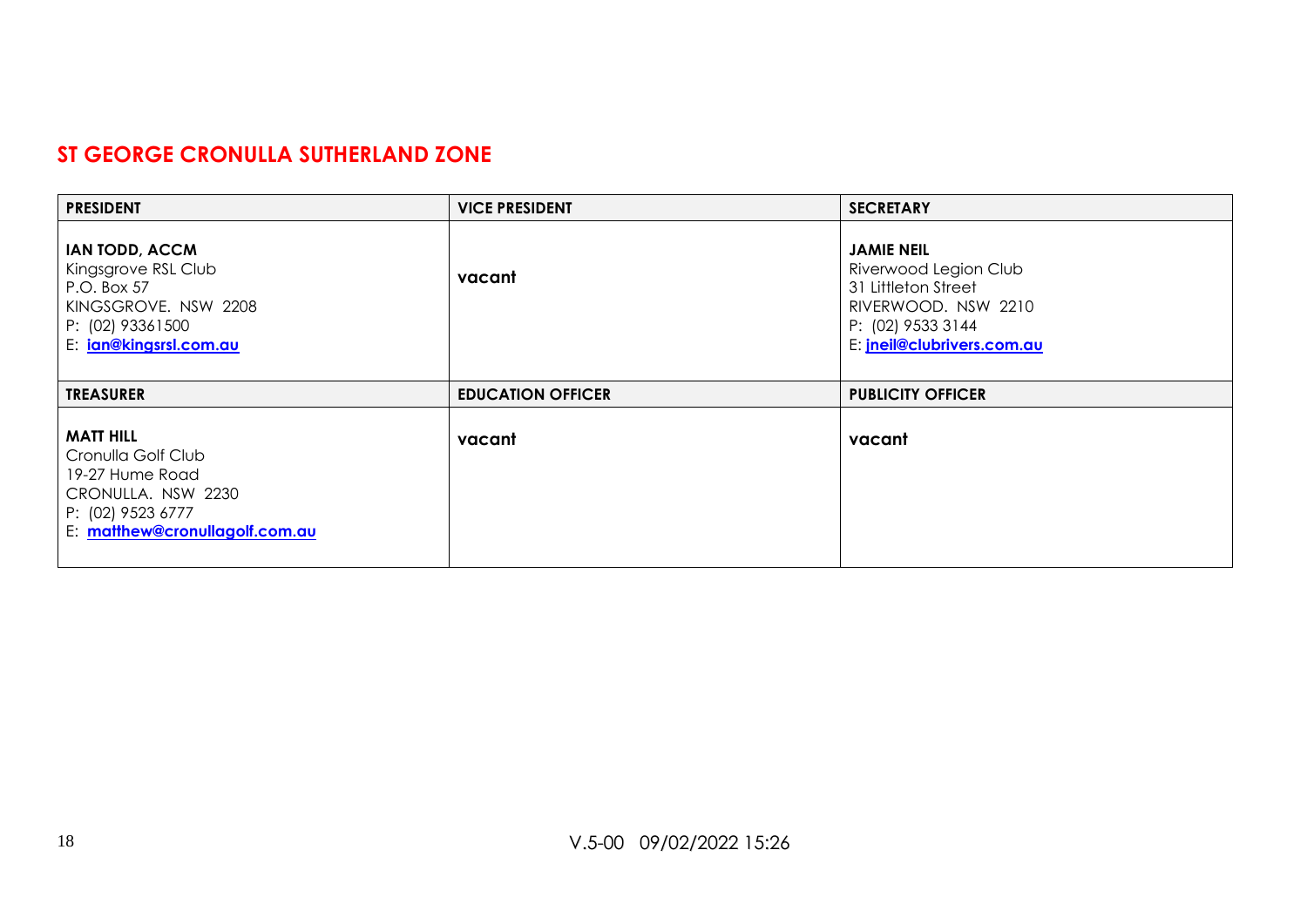# **VICTORIA**

| <b>PRESIDENT</b>                                                                                                                                                            | <b>VICE-PRESIDENT</b>                                                                                                                                                          | <b>VICE-PRESIDENT</b>                                                                                                                          | <b>SECRETARY /TREASURER</b>                                                                                                                    |
|-----------------------------------------------------------------------------------------------------------------------------------------------------------------------------|--------------------------------------------------------------------------------------------------------------------------------------------------------------------------------|------------------------------------------------------------------------------------------------------------------------------------------------|------------------------------------------------------------------------------------------------------------------------------------------------|
| <b>MICHAEL PHILLIPS</b><br>Portarlington Golf Club<br>130 Hood Road<br>Portarlington VIC 3223<br>M:0400 331 276<br>P:03 5259 2492<br>E:<br>michael@portarlingtongolf.com.au | <b>CHRIS BYRNE</b><br>Yarraville Club<br>135 Stephen Street<br>Yarraville VIC 3013<br>M: 0410 500 741<br>P: 03 9689 6033<br>F: 03 9687 6433<br>E: cbyrne@yarravilleclub.com.au | <b>MICHAEL LEWIS</b><br>Hoppers Club<br>80-200 Pannam Dr, Hoppers<br>Crossing VIC 3029<br>$P: (03)$ 9749 4844<br>E: milewis@hoppersclub.com.au | <b>ANDREW BREEDEN-WALTON</b><br>Sunbury Bowling Club<br>49 Riddell Road<br>Sunbury VIC 3429<br>P: (03) 9744 1211<br>E: abreeden@bigpond.net.au |
| <b>EDUCATION OFFICER</b>                                                                                                                                                    | <b>COMMITTEE</b>                                                                                                                                                               | <b>COMMITTEE</b>                                                                                                                               |                                                                                                                                                |
| <b>CHRIS BYRNE</b><br>Yarraville Club<br>135 Stephen Street<br>Yarraville VIC 3013<br>P: 03 9689 6033<br>F: 03 9687 6433<br>E: cbyrne@yarravilleclub.com.au                 | <b>KEVIN MORLAND, ACCM</b><br>Numurkah Golf & Bowls Club<br>P.O. Box 190<br>NUMURKAH. VICTORIA 3636<br>P: (03) 5862 3445<br>F: (03) 5561 2309<br>E: k.morland@ngbc.com.au      | <b>ERIN LANGMAN</b><br>Echuca Workers<br>165-171 Annesley St,<br>Echuca VIC 3564<br>P: (03) 5482 3140<br>E: erin.langman@echucaworkers.com.au  |                                                                                                                                                |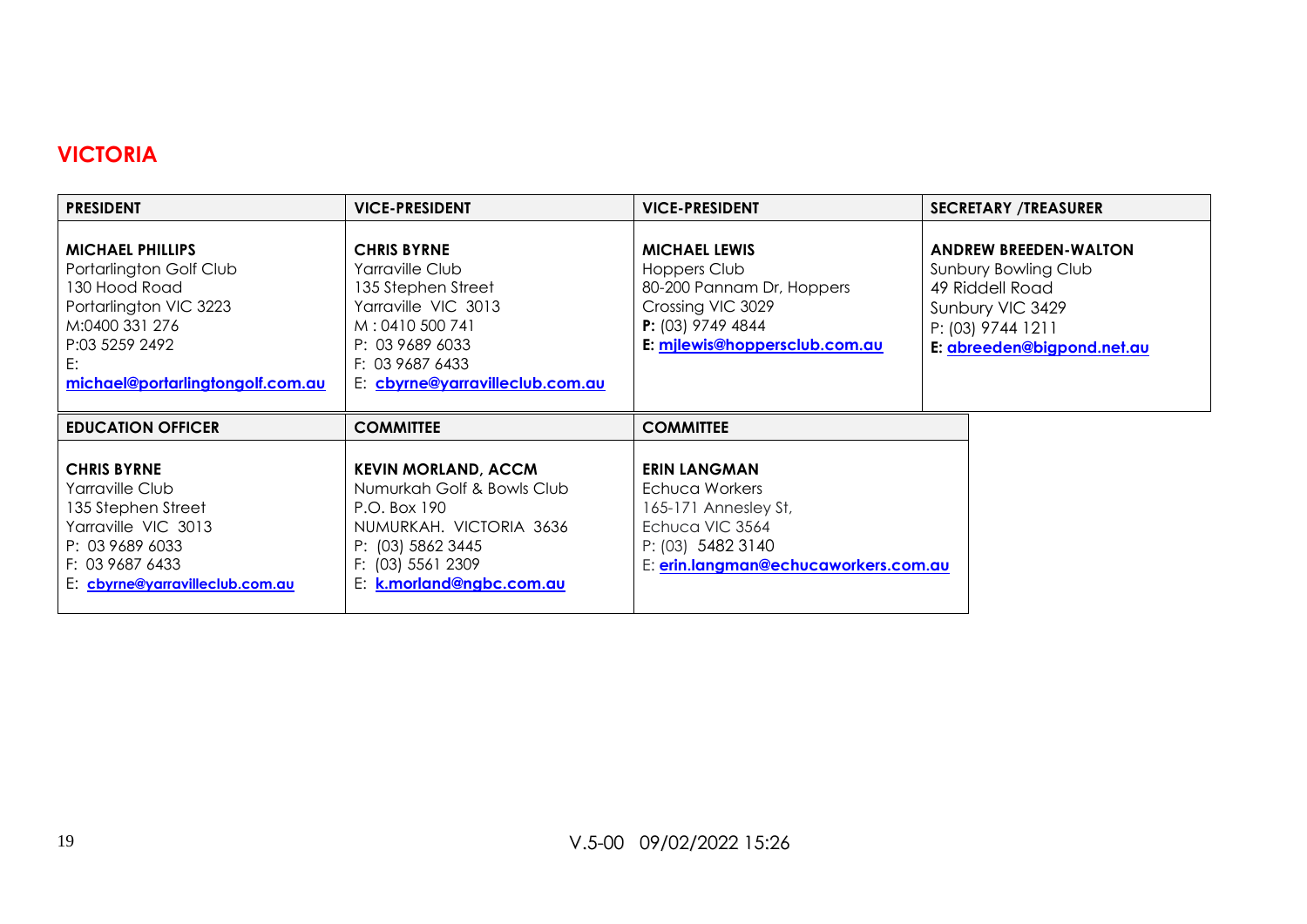# **QUEENSLAND**

# **BRISBANE & SUNSHINE COAST ZONE**

| <b>PRESIDENT</b>                                                                                                                                                               | <b>SECRETARY/TREASURER</b>                                                                                                                 |                                                                                                    | <b>EDUCATION OFFICER</b>                                                                                                                       |  |
|--------------------------------------------------------------------------------------------------------------------------------------------------------------------------------|--------------------------------------------------------------------------------------------------------------------------------------------|----------------------------------------------------------------------------------------------------|------------------------------------------------------------------------------------------------------------------------------------------------|--|
| <b>PAULA HERDMAN</b><br>Mooloolaba Bowls Club<br>Brisbane Rd & Kapala St, Mooloolaba Qld<br>4557<br>P: (07) 5444 1387<br>E:paula@mooloolababowlsclub.com.au                    | <b>PAUL FITZPATRICK</b><br>Redland Bay Golf Club,<br>North St, Redland Bay QLD 4165<br>P: (07) 3206 7011<br>E: fitzpatrickpaul@outlook.com |                                                                                                    | <b>BRYAN JONES</b><br>Mooloolaba Surf Club<br>Mooloolaba Esplanade,<br>Mooloolaba QLD 4557<br>P: (07) 5444 1300<br>E: Bryan@thesurfclub.com.au |  |
| <b>COMMITTEE</b>                                                                                                                                                               | <b>COMMITTEE</b>                                                                                                                           | <b>COMMITTEE</b>                                                                                   |                                                                                                                                                |  |
| <b>Glyn Wallis</b><br>Arana Leagues Club<br>247 Dawson Parade,<br>Keperra QLD 4054<br>P: (07) 3354 1333<br>E: glyn.wallis@aranaleagues.com.au                                  | <b>Tim Wright</b><br><b>Greenbank RSL</b><br>54 Anzac Avenue<br>Hillcrest Qld 4118<br>P: (07) 3800 7746<br>E: twright@greenbankrsl.com.au  | <b>Branka Fejzic</b><br>4109<br>P: (07) 33239600                                                   | Sunnybank Sports Club<br>470 McCullough St, Sunnybank QLD<br>E: branka@sbru.com.au                                                             |  |
| <b>COMMITTEE</b>                                                                                                                                                               | <b>COMMITTEE</b>                                                                                                                           | <b>COMMITTEE</b>                                                                                   |                                                                                                                                                |  |
| <b>Julie McLaws</b><br>Tewantin Noosa RSL<br>1 Memorial Ave,<br>Tewantin QLD 4565<br>P (07) 54471766<br>E: gm@noosarsl.com.au                                                  | <b>Helen Hollingworth</b><br>Cooroy RSL<br>25 Maple St,<br>Cooroy QLD 4563<br>P: (07) 54476131<br>E: manager@cooroyrsl.com.au              | <b>Steve Lancaster</b><br><b>Gympie RSL</b><br>217 Mary St,<br>Gympie QLD 4570<br>P: (07) 54821018 | E: manager@gympiersl.com.au                                                                                                                    |  |
| <b>COMMITTEE</b><br><b>Victoria Ahearn</b><br><b>Aspley Hornets</b><br>50 Graham Rd,<br>Carseldine QLD 4034<br>P: (07) 3263 5522<br>E:<br>victoria.ahearn@aspleyhornets.com.au |                                                                                                                                            |                                                                                                    |                                                                                                                                                |  |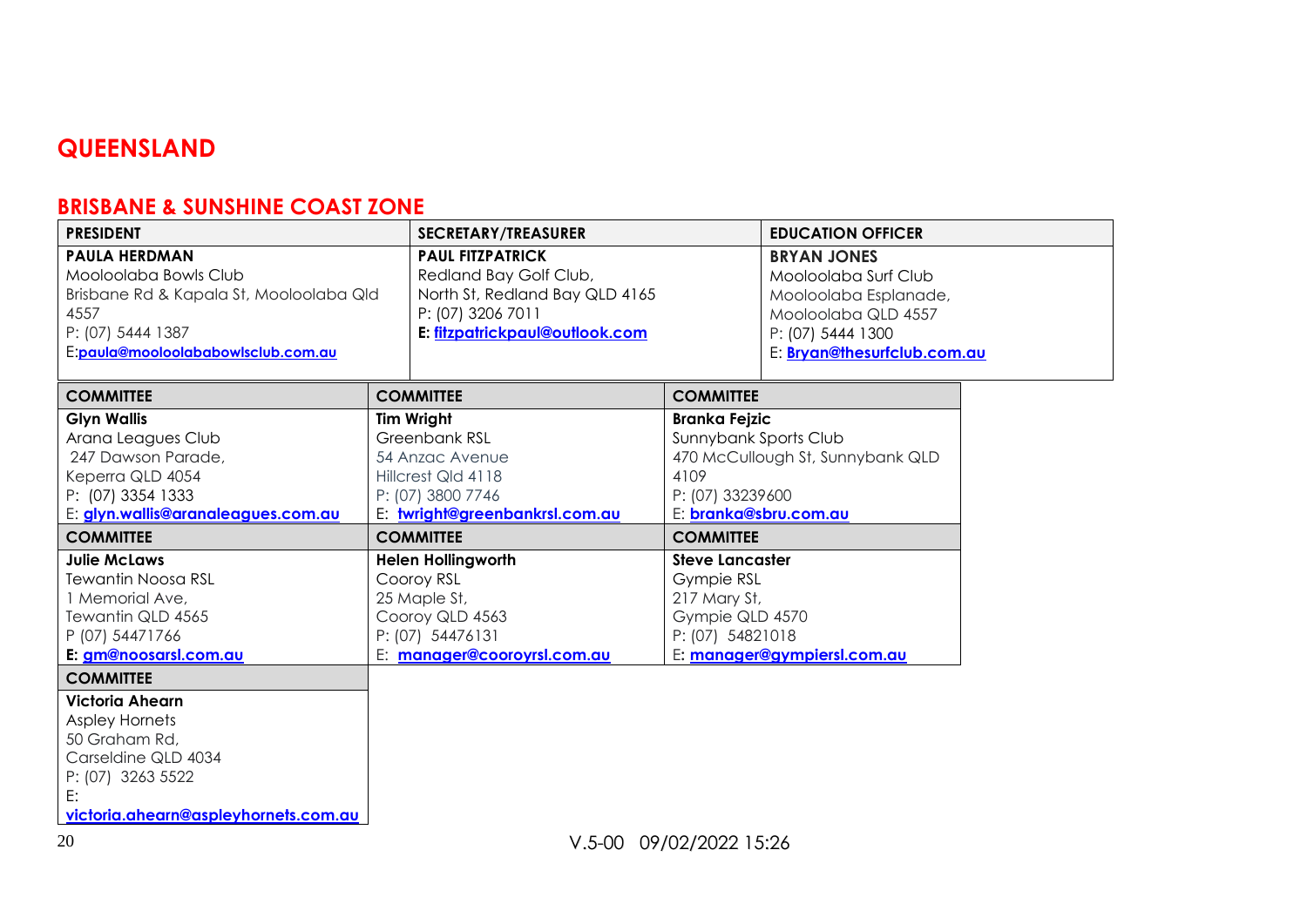# **GOLD COAST**

| <b>PRESIDENT</b>                                                                                                                    | <b>VICE PRESIDENT</b>                                             |                                                                                                                                                                  | <b>SECRETARY / TREASURER</b>                                                                                   |                                                                                                              | <b>EDUCATION OFFICER</b>                                                                                                                                |  |
|-------------------------------------------------------------------------------------------------------------------------------------|-------------------------------------------------------------------|------------------------------------------------------------------------------------------------------------------------------------------------------------------|----------------------------------------------------------------------------------------------------------------|--------------------------------------------------------------------------------------------------------------|---------------------------------------------------------------------------------------------------------------------------------------------------------|--|
| <b>SHANE STEVENS</b><br>Nerang RSL Memorial Club<br>69 Nerang St<br>Nerang QLD 4211<br>P: (07) 5578 1222<br>E: shanes@nerangrsl.com | <b>PETER IDDER</b><br>Southport Sharks<br>P: (07) 5532 1155<br>E: | 31 Arnold Palmer Drive<br>Parkwood QLD 4214<br>p.idder@southportsharks.com.au                                                                                    | <b>TRACEY EVANS</b><br>Coolangatta Bowls Club<br>PO Box 1501<br>Coolangatta, Qld 4225<br>P: 0416 352 094<br>E: | cmagoldcoast@gmail.com                                                                                       | <b>DAMON GEREBTZOFF</b><br>Club Helensvale<br>20-28 Discovery Dr,<br>Helensvale QLD 4212<br>P: (07) 5573 1491<br>E:<br>operations@clubhelensvale.com.au |  |
| <b>COMMITTEE</b>                                                                                                                    |                                                                   | <b>COMMITTEE</b>                                                                                                                                                 |                                                                                                                | <b>COMMITTEE</b>                                                                                             |                                                                                                                                                         |  |
| <b>DAVID AVERY</b><br>Club Beenleigh<br>28 Alamein Street<br>Beenleigh QLD 42075<br>P: (07) 3807 5836<br>E: diavery101@gmail.com    |                                                                   | <b>DANIEL HEARN</b><br>Paradise Point Bowling Club<br>22 Thrush Ave,<br>Paradise Point QLD 4216<br>$P: (07)$ 5577 1948<br>E:<br>daniel@paradisepointbowls.com.au |                                                                                                                | <b>JASON TRAINER</b><br><b>Tugun Bowls Club</b><br>Kaleena St,<br>Tugun QLD 4224<br>P: ((07) 5534 1245<br>E: | manager@tugunbowlsclub.com.au                                                                                                                           |  |
| <b>COMMITTEE</b>                                                                                                                    |                                                                   | <b>COMMITTEE</b>                                                                                                                                                 |                                                                                                                |                                                                                                              |                                                                                                                                                         |  |
| <b>KEN FINLAY</b><br>Tugun Bowls Club<br>Kaleena St,<br>Tugun QLD 4224<br>P: ((07) 5534 1245<br>E: kennydigoldcoast@gmail.com       |                                                                   | <b>STEVE EDGAR</b><br>Coolangatta Surf Club<br>Marine Parade,<br>Coolangatta QLD 4225<br>P: (07) 5536 4648<br>E: steve@coolangattasurfclub.com                   |                                                                                                                |                                                                                                              |                                                                                                                                                         |  |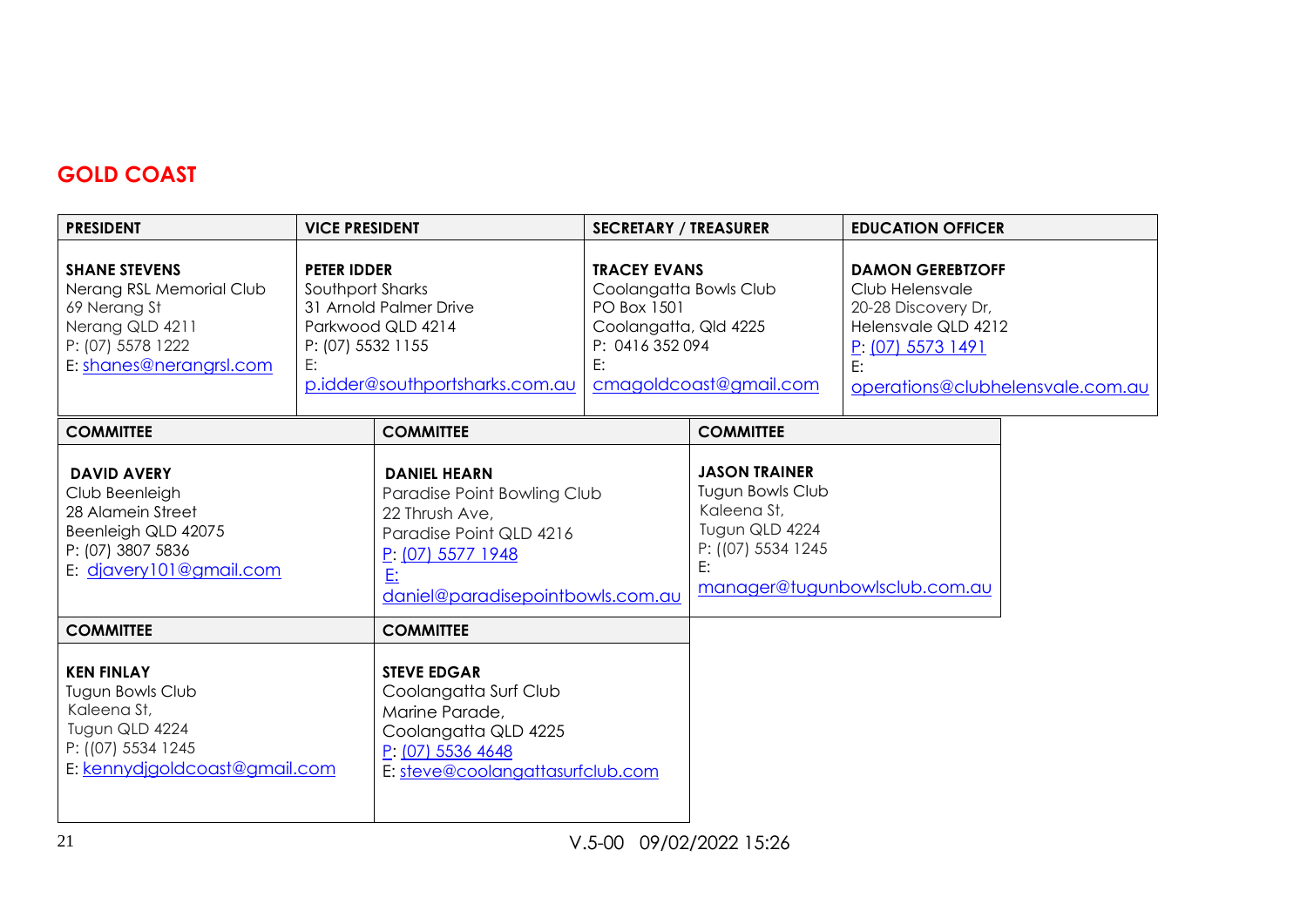#### **IPSWICH DARLING DOWNS ZONE**

| <b>PRESIDENT</b>                                                                                                                                   | <b>SECRETARY</b>                                                                                                                                     | <b>TREASURER</b>                                                                                                                          | <b>EDUCATION OFFICER</b>                                                                                                                       |
|----------------------------------------------------------------------------------------------------------------------------------------------------|------------------------------------------------------------------------------------------------------------------------------------------------------|-------------------------------------------------------------------------------------------------------------------------------------------|------------------------------------------------------------------------------------------------------------------------------------------------|
| <b>NEIL SHAW</b><br>City Golf Club Toowoomba<br>254 South Street<br>South Toowoomba QLD 4350<br>P: (07) 4636 9000<br>E: operations@citygolf.com.au | <b>MICHAEL JONES</b><br><b>Warwick RSL</b><br>65 Albion Street<br>Warwick Qld 4370<br>P: (07) 661 1229<br>E: gm@warwickrsl.com.au                    | LISA SHAW<br>City Golf Club Toowoomba<br>254 South Street<br>South Toowoomba QLD 4350<br>P: (07) 4636 9000<br>E: accounts@citygolf.com.au | <b>SARA DOWLING</b><br>City Golf Club Toowoomba<br>254 South Street<br>South Toowoomba QLD 4350<br>P: (07) 4636 9000<br>E: gdm@citygolf.com.au |
| <b>COMMITTEE</b>                                                                                                                                   | <b>COMMITTEE</b>                                                                                                                                     |                                                                                                                                           |                                                                                                                                                |
| <b>MATTHEW SIMONOV</b><br><b>Brothers Ipswich</b><br>20 Wildey St,<br>Raceview QLD 4305<br>P: (07) 3817 2999<br>E: mattsimonov@yahoo.com.au        | <b>NATALIA ONOPRICHUK</b><br>Ipswich RSL<br>63 Nicholas Street, Ipswich QLD 4305<br>P: (07) 3281 4159<br>E:<br>natalia.onoprichuk@clubipswich.com.au |                                                                                                                                           |                                                                                                                                                |